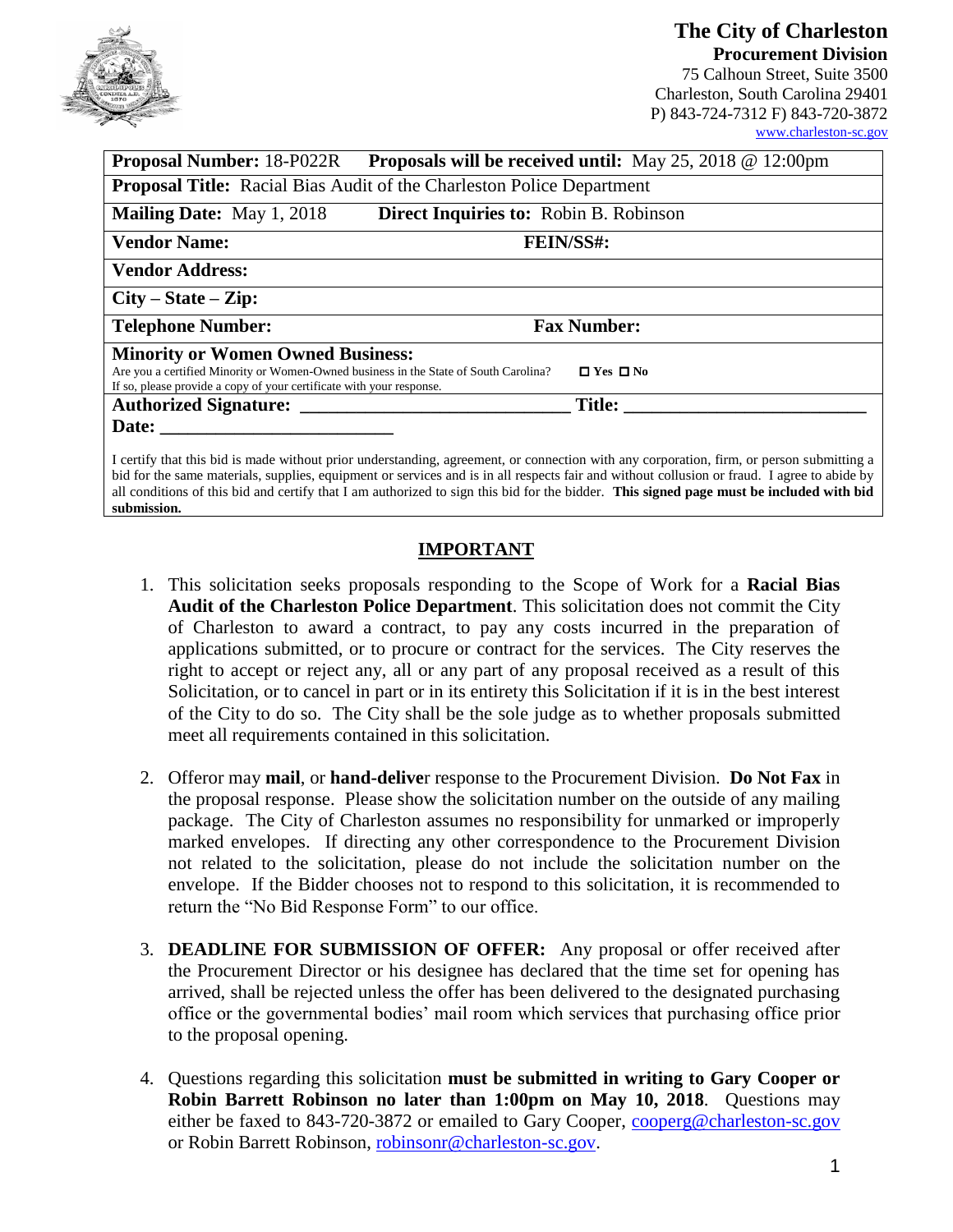## **INSTRUCTIONS TO OFFERORS**

1. Number of Submittals required is stated in the General Information section of this Solicitation. Proposals must be mailed or hand-delivered. **Responses received by fax or other electronic means (email, CD, etc.) will be rejected. Proposals must be submitted in a sealed envelope and must be addressed to the City of Charleston Procurement Division, 75 Calhoun Street, Suite 3500 Charleston, SC 29401.** Failure to do so may result in a premature opening of, or failure to open such Proposal. Each sealed envelope containing a Proposal shall be marked on the outside with the Offeror's complete Name, Address, Solicitation Number, Description of Services Requested by Solicitation (i.e., Elevator Maintenance, Road Construction), along with the Due Date and Time. If you do not choose to submit a proposal, please complete and return the enclosed "No Proposal" response form.

A "No Proposal" qualifies as a response; however, it is the responsibility of the Vendor to notify the Procurement Office if you receive solicitations that do not apply. Failure to respond to three (3) solicitations during the calendar year may result in removal from Vendor's List.

#### **All pages that require a Signature shall be included with the bid. Failure to include these required pages may result in the bid being deemed Non-Responsive.**

- 2. Offerors must clearly mark as **"Confidential"** each part of their proposal which they consider to be proprietary information that could be exempt from disclosure under the South Carolina Freedom of Information Act, S.C. Code Ann. §§ 30-4-10 to – 165 (2007 & Supp. 2015). See paragraph 45 for more details. The City reserves the right to determine whether this information should be exempt from disclosure and no legal action may be brought against the state or its agents for its determination in this regard.
- 3. Proposals must be made in the official name of the individual, firm, company, partnership, corporation, joint venture or other legal entity under which the business is conducted (showing official business address) and must be signed in ink by a person duly authorized to legally bind the legal entity submitting the proposal.
- 4. Bids should be typewritten or computer-generated; however, if this is not possible, the hand writing **must be legible**. A Bid shall include, but is not limited to, addresses of all legal entities which will participate in the proposed services. The type of organization of the Bidder, whether individual, firm, partnership, corporation, joint venture or other legal entity, shall be stated. Any affiliations, parent-subsidiary relationships, and corporate identities including the names of the principals of such legal entity must be fully disclosed and clearly explained.
- 5. If an error is made before submitting the proposal, the error should be crossed out, corrections entered and initialed by the person signing the proposal. Erasures or use of typewriter correction fluid may be cause for rejection. No proposal shall be altered or amended after specified time for opening.
- 6. Proposals may be withdrawn by written request received from the Offeror prior to the time set for opening of Proposals, but not thereafter.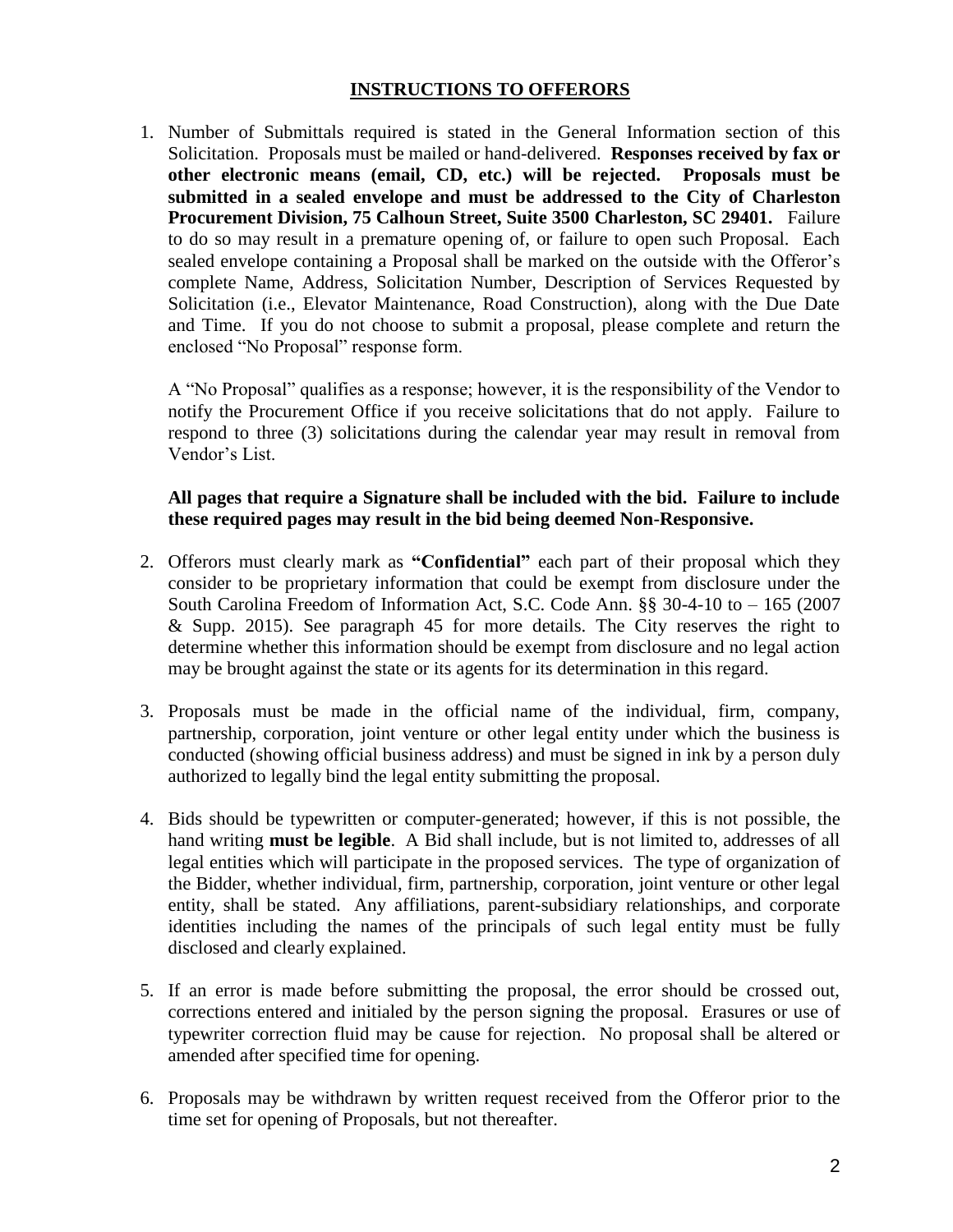- 7. Proposals should be prepared simply and economically. All data, materials, and documentation shall be available in a clear, concise form and reproducible upon request "at cost" for the City's internal use. The City reserves the right to reproduce proposals for internal use in the evaluation process.
- 8. All Proposals shall provide a straight forward, concise description of Offeror's ability to satisfy the requirements of the Solicitation.
- 9. All Addendum and Award Notices will be posted on our website: [www.charleston](http://www.charleston-sc.gov/)[sc.gov,](http://www.charleston-sc.gov/) then click on the Bidline link.
- 10. The terms and conditions in this Solicitation shall prevail unless otherwise modified by the City of Charleston in an Addendum to this Solicitation. The City of Charleston reserves the right to reject, in whole or in part, any proposal which does not comply with such terms and conditions. The City of Charleston reserves the right to retain all proposals submitted and to use any ideas in a proposal regardless of whether that proposal is selected. Submission of a proposal indicates acceptance by the Offeror of the conditions contained in this Solicitation, unless clearly and specifically noted in the proposal submitted and confirmed in any resulting contract between the City of Charleston and the Offeror selected.
- 11. No substitutions shall be considered after the contract award except by Amendment.
- 12. The City seeks qualified vendors to be responsible for completion of the work described herein and the City reserves the option to award portions of the project to multiple Offeror if such is to the advantage of the City. Therefore, any one proposal submitted by more than one company shall be deemed to be a proposal for a joint venture between or among the companies so submitting proposals unless the proposal clearly and unequivocally describes that only one firm proposes to act as principal and the other firm(s) contractual position is clearly defined. The companies submitting as a joint venture shall be held jointly and severally responsible for the entire project and shall not be permitted to limit their liability to the City.
- 13. All proposals should be complete and carefully worded and shall convey all of the information requested by the City. If errors or exceptions are found in a proposal, or if the proposal fails to conform to the requirements of the Solicitation, the City shall be the sole judge as to whether that variance is significant enough to reject the proposal.
- 14. The City reserves the right to request satisfactory evidence of their ability to furnish services in accordance with the terms and conditions listed herein. The City further reserves the right to make the final determination as to the Offeror's ability to provide said services.
- 15. The Offeror is solely responsible for all costs and expenses associated with the preparation of the proposal and of any supplementary presentation (including any oral presentation) requested by the City.

# 16. GRATUITIES AND KICKBACKS

A) Gratuities. It shall be unethical for any person to offer, give or agree to give any employee or former employee, or for any employee or former employee to solicit,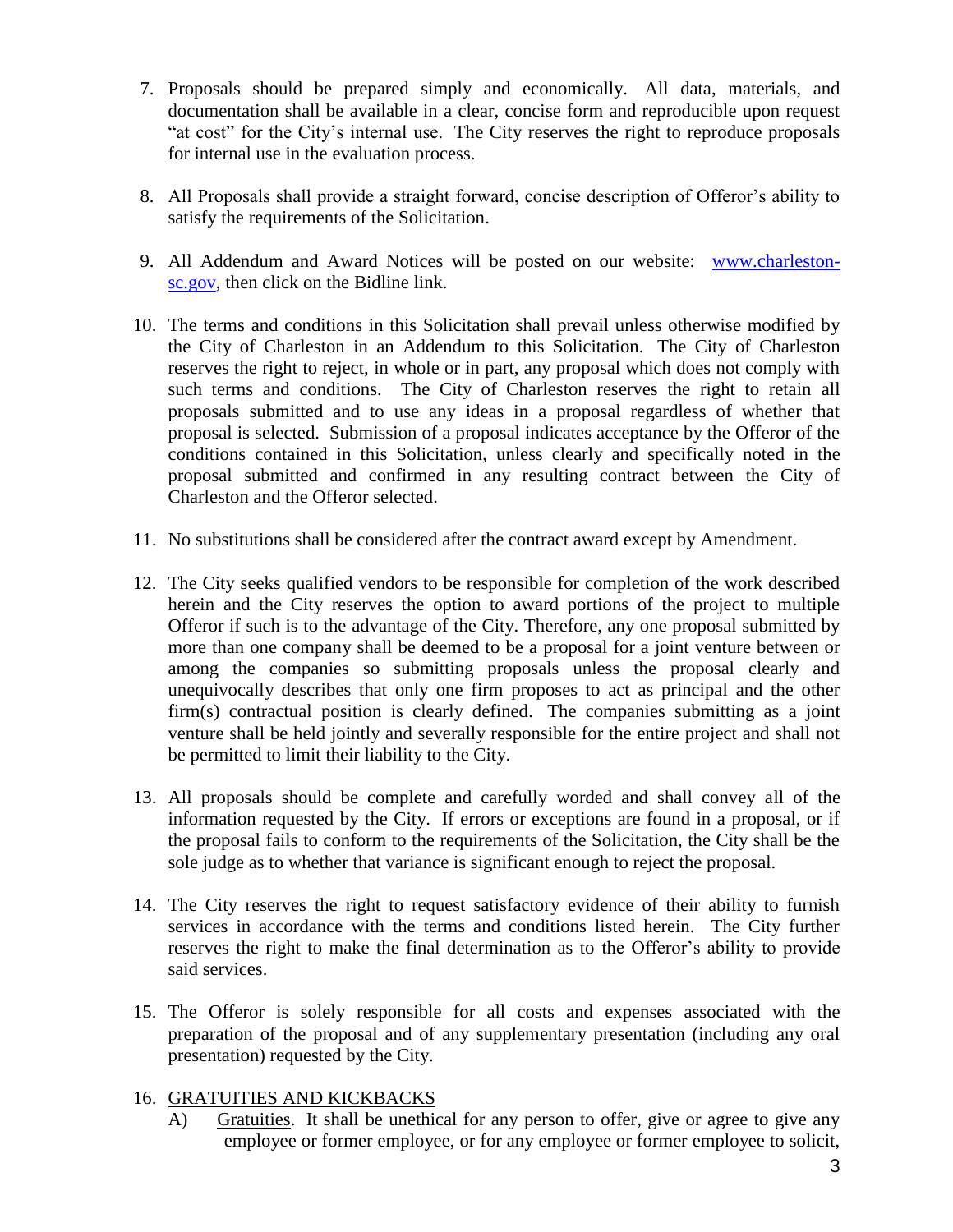demand, accept, or agree to accept from another person a gratuity or an offer of employment in connection with any decision, approval, disapproval, recommendation, preparation or any part of a program requirement or a purchase request, influencing the content of any specification or procurement standard, rendering of advice, investigation, auditing, or in any other advisory capacity in any proceeding or application, request for ruling, determination, claim or controversy, or other particular matter pertaining to any program requirement or a contract or subcontract, or to any solicitation or proposal therefore.

B) Kickbacks. It shall be unethical for any payment, gratuity, or offer of employment to be made by or on behalf of a subcontractor under a contract to the prime contractor, or to hire any subcontractor or any person associated therewith, as an inducement for the award of a subcontract or order.

# 17. OFFEROR REPRESENTATIONS

Each Offeror by submitting a Proposal represents that:

- A) The Offeror has read and understands this Solicitation (including all Specifications and Attachments) and that its Proposal is made in accordance therewith.
- B) The Offeror has reviewed the Solicitation and has become familiar with the local conditions under which the Scope of Work is to be performed. The failure or omission of an Offeror to acquaint himself with existing conditions shall in no way relieve him of any obligation with respect to this proposal or any resulting contract.
- C) The Proposal is based on the terms, materials, services and obligations required by this Solicitation, without exception.
- D) The Offeror is qualified to provide the services and equipment required under this Solicitation and, if awarded the contract, shall do so in a professional, timely manner using successful Offeror's best skills and attention.
- E) The Offeror is guaranteeing that all goods and services will meet the requirements of the Solicitation during the contract period.

# 18. COMPETITIVE PROCUREMENT

It is the intent and purpose of the City of Charleston that this Solicitation permits competition. It shall be each Offeror's responsibility to advise the City if any language, provision, or other requirement, or any combination thereof, inadvertently restricts or limits the satisfaction of the specifications stated in this Solicitation to a single source. Such notification must be submitted in writing, and must be received by the City of Charleston Procurement Division no later than the last date for written questions. Any such notification shall be reviewed by the City's Procurement Director.

#### 19. ADDENDA/CHANGES

Any additions, deletions, modifications, or changes made to this Solicitation shall be processed through the City's Procurement Director. Any deviation from this procedure may result in the disqualification of the proposal or the cancellation of any contract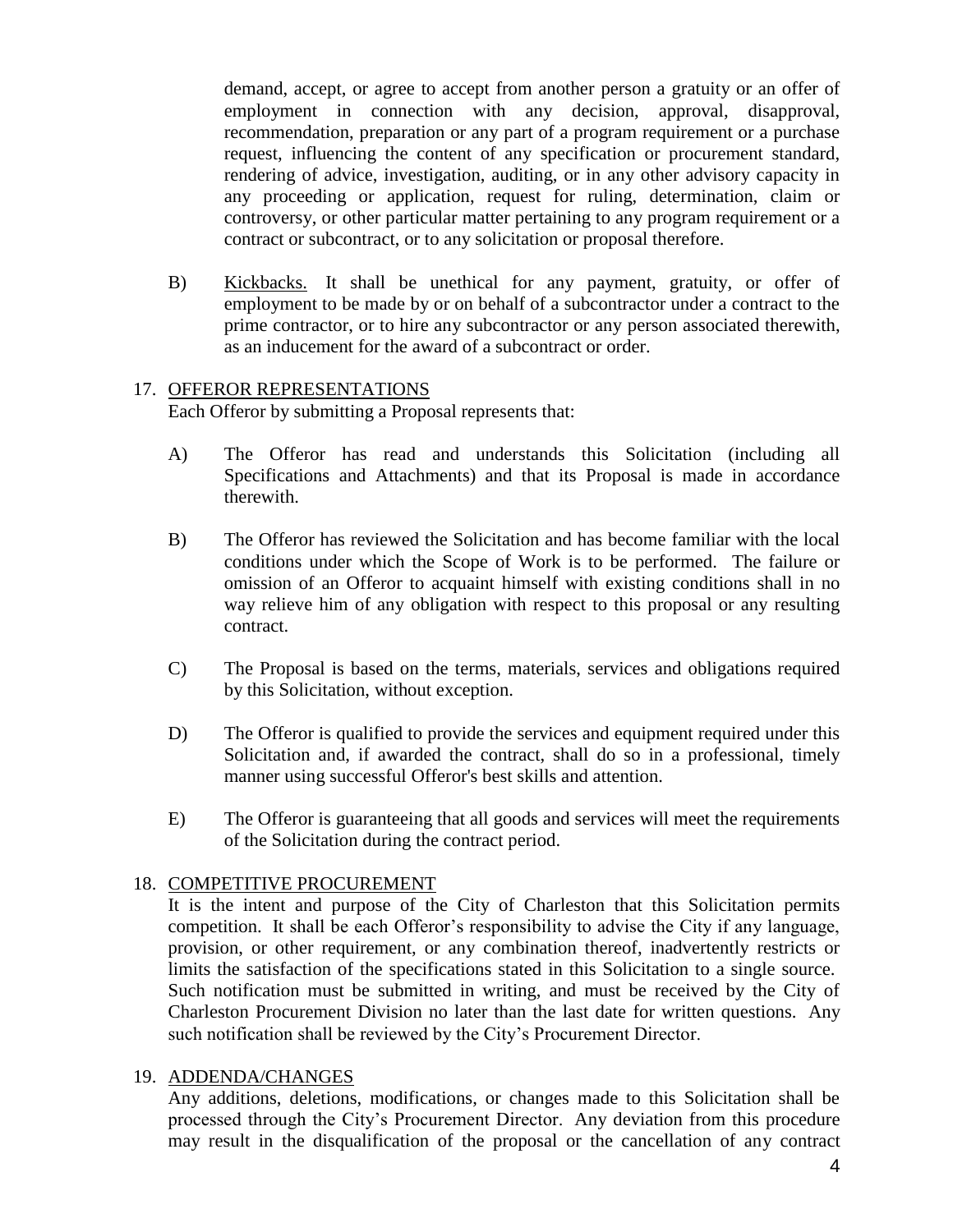resulting from this Solicitation. Requests for interpretation of this Solicitation and any other questions concerning the Solicitation shall be made in writing, and addressed to the City's Procurement Director, 75 Calhoun Street, Suite 3500, Charleston, South Carolina 29401. Questions may be transmitted by fax, but it shall be the responsibility of the sender to confirm receipt by the City. These requests must be submitted by the deadline for written questions. Responses to said requests shall be made at the discretion of the City's Procurement Director. When issued, such interpretations and answers to such questions shall be in the form of an addendum to the Solicitation which shall be posted on the City's website, [www.charleston-sc.gov.](http://www.charleston-sc.gov/) All such addenda shall become part of the Solicitation and each Offeror shall be bound by such addenda whether or not received by the Offeror. The City of Charleston shall not be legally bound by any amendment or interpretation that is not in writing.

#### 20. EVALUATION PROCESS

During the evaluation process the City of Charleston reserves the right, where it may serve the City of Charleston's best interest, to request additional information or clarification from Offerors, or to allow corrections of errors or omissions.

# 21. AWARD OF CONTRACT

- A) Award of contract shall be made to the most responsive and responsible Offeror(s) whose Proposal, conforming to the Solicitation, is most advantageous to the City of Charleston, price and other factors considered.
- B) The City of Charleston may, when in the best interest of the City, reject any or all Proposals or waive technicalities or informalities in any Proposals received.
- C) The City of Charleston shall be the sole judge of the suitability of the items or services to be provided pursuant to this Solicitation.
- D) The City may choose to award to more than one vendor if it is in the best interest of the City.
- E) Final approval may rest with members of the City Council for the City of Charleston.
- F) All things considered equal, a tie proposal will be resolved by the flip of a coin.

#### 22. CONTRACT ADMINISTRATION

Questions or problems arising after award of this contract shall be directed to the Contracts Coordinator by calling (843) 965-4184. Copies of all correspondence concerning this contract shall be sent to the Contracts' Coordinator, 75 Calhoun Street, Suite 3500 Charleston, SC 29401.

#### 23. NOTICE OF AWARD OF CONTRACT

The successful Offeror shall be notified of acceptance of its Proposal by a written Notice of Award of Contract. Successful Offeror(s) shall not undertake any work, and City shall not be responsible for payment for any work whatsoever undertaken by the successful Offeror(s) prior to issuance of the Notice to Proceed.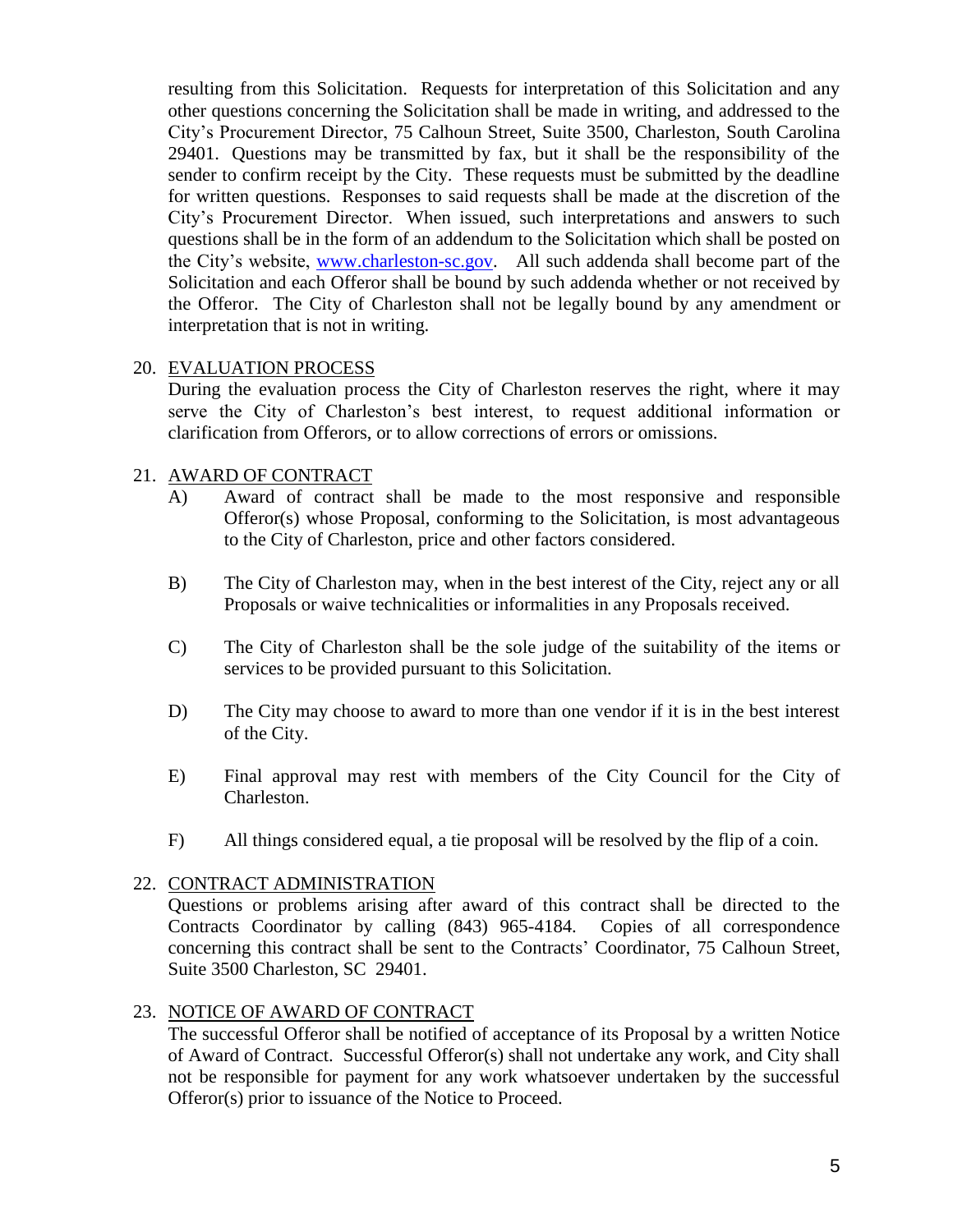#### 24. NOTICE TO PROCEED

A Notice to Proceed shall be issued after the Contractor(s) has executed the contract and has submitted acceptable Insurance Certificate(s) and Endorsement(s) and Performance and Payment Bonds to the City as well as other submittals specified herein as required to be delivered before the Notice to Proceed is issued. The Contractor(s) shall not commence work until it has received a written Notice to Proceed from the City's Director of Procurement.

# 25. OTHER CONTRACTS

The City of Charleston may undertake or award other contracts for portions of the work or additional work, and the Contractor(s) shall fully cooperate with such other contractors and City of Charleston employees and carefully fit its own work to such work as may be directed by the City. The Contractor(s) shall not commit or permit any act which shall interfere with the performance of work by any other contractor or by City of Charleston employees.

# 26. MODIFICATION

The City's Director of Procurement shall have the unilateral right to modify any contract resulting from this Solicitation, within the general scope of work, when said modification is in the best interest of the City. The right to issue change orders is not dependent upon the consent of the successful Offeror(s). At the direction of the Director of Procurement the successful Offeror is obligated to perform the revised contract. Contract fees or prices shall be equitably adjusted where an issued change order so demands. No claim by the successful Offeror(s) for an adjustment hereunder shall be allowed if asserted after final payment under aforesaid contract.

# 27. INDEPENDENT CONTRACTOR

Successful Offeror is an independent contractor and shall not be deemed the agent or employee of the City of Charleston for any purpose whatsoever.

# 28. INSURANCE REQUIREMENTS

Upon the consummation of the contract for the services being solicited in this Solicitation and receipt of the Notice of Award by the successful Offeror (the "Contractor"), the Contractor shall, at all times during the term of the contract, carry insurance as required by the insurance requirements outlined in the insurance attachment which is attached hereto and incorporated by reference. The City shall not issue a Notice to Proceed until the Contractor has submitted acceptable insurance certificates(s) or endorsement(s), which must be submitted within five (5) calendar days after receipt of the Notice of Award, and which reflect that the required coverages are in place and that all premiums have been paid. Refusal or failure to submit such certificate(s) or endorsement(s) shall constitute grounds for the City to revoke its notice of award, forfeit proposal security, and award the contract to another contractor. The City may contact the Contractor's insurer(s) or insurer(s)' agent(s) directly at any time regarding its coverages, coverage amounts, or other such relevant and reasonable issues related to this contract. The Contractor(s) shall also require any sub-contractors to carry the same coverages in the same amounts. Faxed Insurance Certificate(s) and Endorsement(s) shall be accepted if received no later than the time of contract execution and the original documents are received within one (1) business day after receipt of the fax transmittals.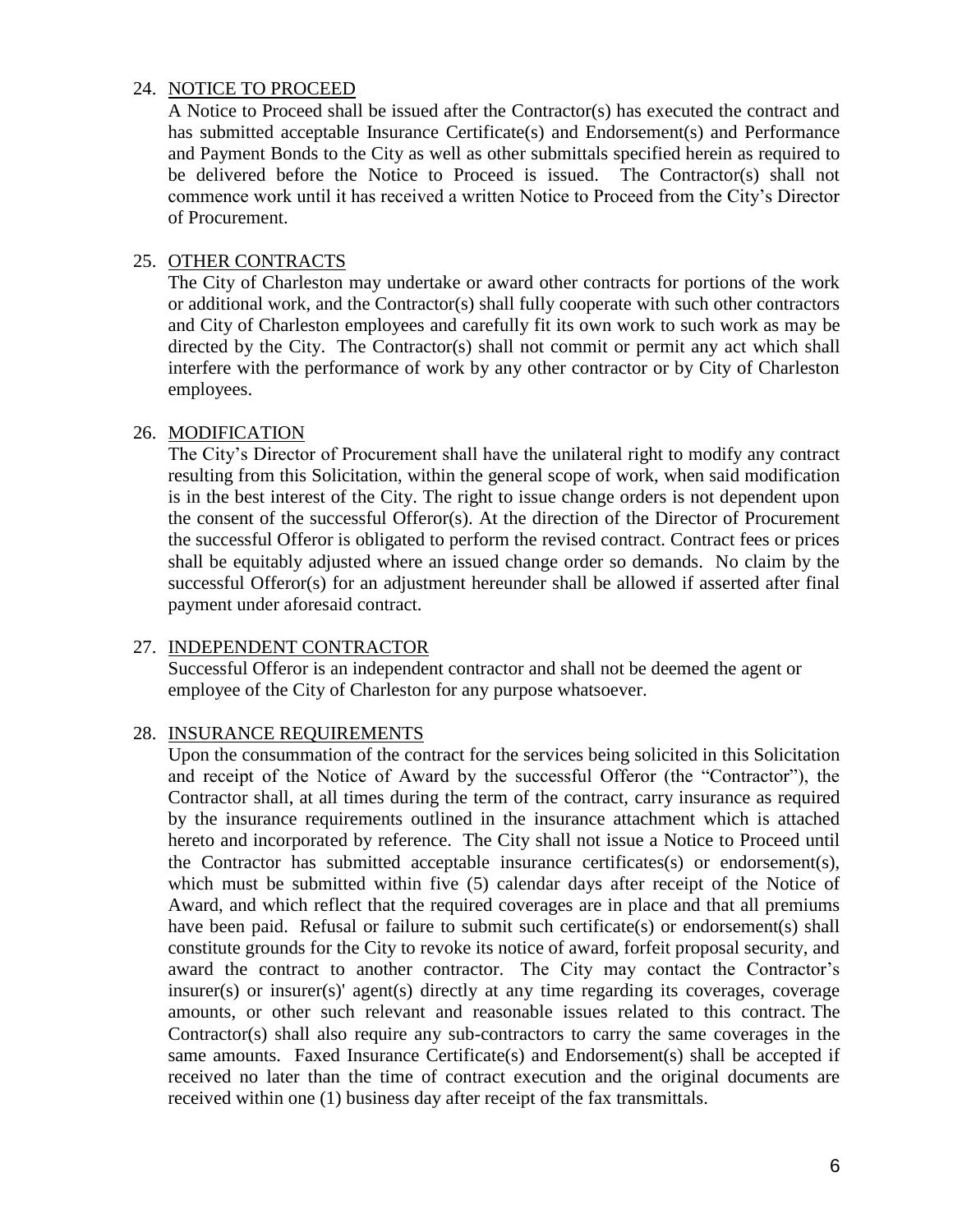#### 29. INDEMNIFICATION

Except for expenses or liabilities arising from the negligence of the City, the Contractor who enters into a contract with the City of Charleston as a result of this Solicitation (the "Contractor") hereby expressly agrees to indemnify and hold the City harmless against any and all expenses and liabilities arising out of the performance or default of this contract as follows:

The Contractor expressly agrees to the extent that there is a causal relationship between its negligent, reckless or intentionally wrongful action or inaction, or the negligent, reckless or intentionally wrongful action or inaction of any of its employees or any person, firm, or corporation directly or indirectly employed by the Contractor, and any damage, liability, injury, loss or expense (whether in connection with bodily injury or death or property damage or loss) that is suffered by the City and its employees or by any member of the public, to indemnify and save the City and its employees harmless against any and all liabilities, penalties, demands, claims, lawsuits, losses, damages, costs, and expenses arising out of the performance or default of this Contract. Such costs are to include defense, settlement and reasonable attorneys' fees incurred by the City and its employees. This promise to indemnify shall include bodily injuries or death occurring to Contractor's employees and any person directly or indirectly employed by Contractor (including without limitation any employee of any subcontractor), the City's employees, the employees of any other independent contractors, or occurring to any member of the public. When the City submits notice, Contractor shall promptly defend any aforementioned action. This obligation shall survive the suspension or termination of the contract. The limits of insurance coverage required herein shall not serve to limit this indemnity obligation. The recovery of costs and fees shall extend to those incurred in the enforcement of this indemnity.

#### 30. OFFEROR'S QUALIFICATIONS

The City reserves the right to request satisfactory evidence of any Offeror's ability to furnish services in accordance with the terms and conditions listed herein. The City further reserves the right to make the final determination as to the Offeror's ability to provide said services. We reserve the right to investigate the qualifications of any respondent under consideration, require confirmations of information furnished, and require additional evidence of qualifications to perform the work described in this Solicitation, contact references, and request an audited financial statement in order to determine a potential contractor's capabilities.

#### 31. ASSIGNMENT

The Contractor(s) shall not assign in whole or in part its duties under the contract without the prior written consent of the City of Charleston. The Contractor shall not assign any money due or to become due to it under this contract without the prior written consent of the City of Charleston.

#### 32. SUBCONTACTORS

A) If any subcontractors shall be used for this project, the Contractor shall provide to the City's Director of Procurement a list of names of any of the intended subcontractors, the subcontractor's applicable license number(s), and a description of the work to be done by each subcontractor, if requested.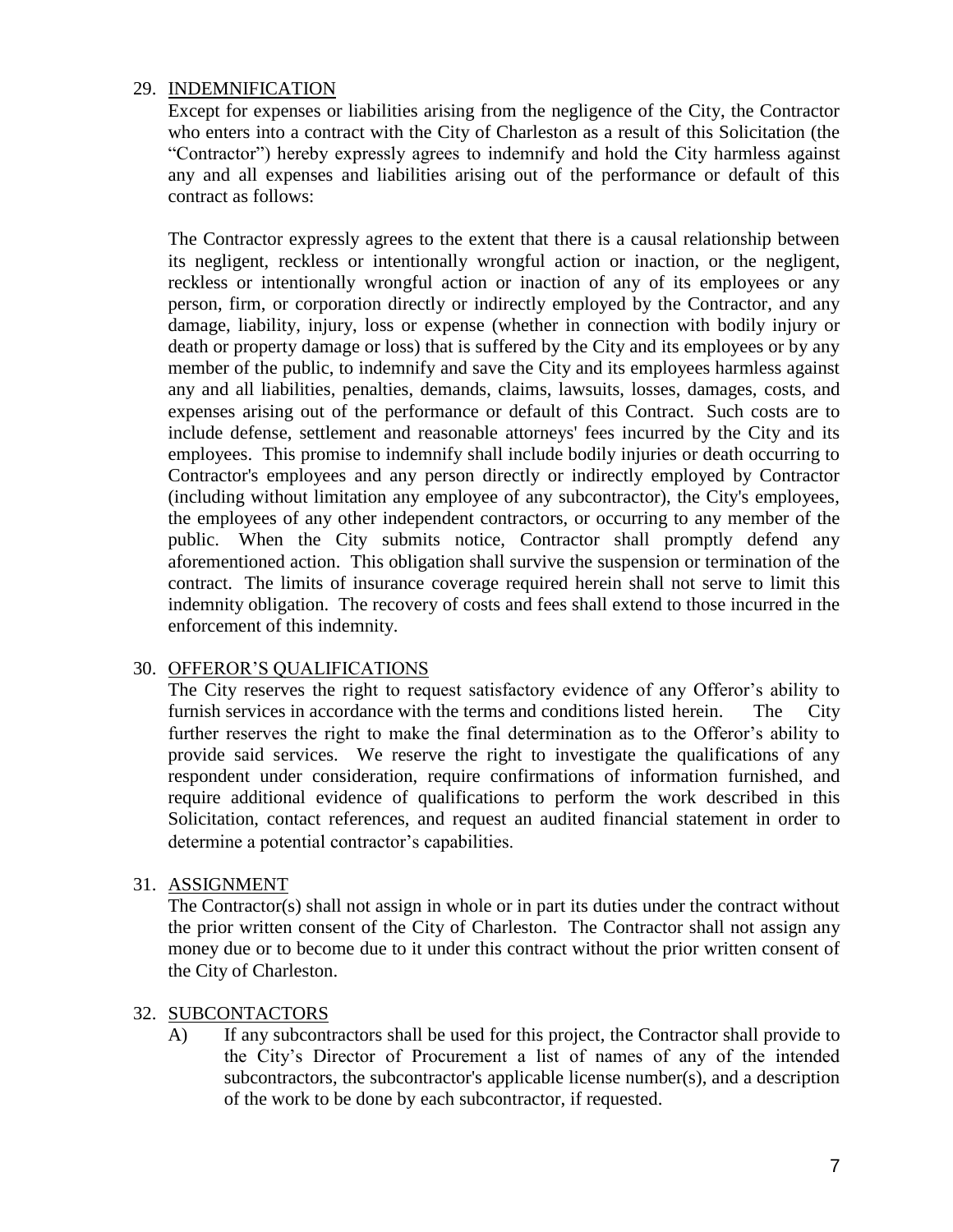- B) The Contractor(s) shall not substitute other subcontractors without the written consent of the City's Director of Procurement.
- C) Contractor(s) shall be responsible for all services performed by a subcontractor. Responsibilities include, but are not limited to, compliance with any applicable licensing regulations.
- D) If at any time the City's Director of Procurement determines that any subcontractor is incompetent or undesirable, he shall notify the Contractor(s) accordingly, and the Contractor(s) shall take immediate steps for cancellation of the subcontract and replacement thereof with a subcontract that is approved by the City of Charleston.
- E) Nothing contained in any contract resulting from this Solicitation shall create any contractual relationship between any subcontractor and the City of Charleston.

# 33. SUSPENSION OF WORK

The City may order the Contractor in writing to suspend, delay, or interrupt all or any part of the Work for such period of time as the City may determine to be appropriate for the convenience of the City of Charleston, or for noncompliance with the contract requirements.

# 34. TERMINATION

- A) For Convenience: The City reserves the right to terminate the contract with the Contractor when it is in the best interest of the City, including, but not limited to non-appropriation of funds. If the contract is so terminated, the City shall provide the Contractor with a minimum of sixty (60) days written notice and shall compensate Contractor for all necessary and reasonable direct costs of performing the services actually accomplished as of the date of termination. No other costs shall be allowed for a termination for convenience. No damages shall be allowed for a termination for convenience.
- B) For Default: If the Contractor fails to comply with the terms of the contract the City shall notify the Contractor in writing of the specifics regarding such noncompliance. If the Contractor fails to begin to cure the noncompliance within five (5) days after the notice, the City may terminate the contract by written notice to the Contractor with a minimum of thirty (30) days thereafter and Contractor shall only be compensated for services actually completed prior to termination, contractor shall not be entitled to any costs or damages resulting from a termination under this section.

# 35. MATERIAL AND WORKMANSHIP; WARRANTIES AND REPRESENTATIONS

A) If equipment, materials and supplies are to be a part of the service provided, all equipment, materials, and supplies incorporated in the work covered by the Proposal and provided by the Contractor(s) are to be new and of the most suitable grade for the purpose intended. Unless otherwise specifically provided in this Solicitation, reference to any equipment, material, supply or patented process, by trade name, make or catalog number, shall not be construed as limiting competition. When requested, the Contractor(s) shall furnish to the City for approval the name of the manufacturer, the model number, and other identifying data and information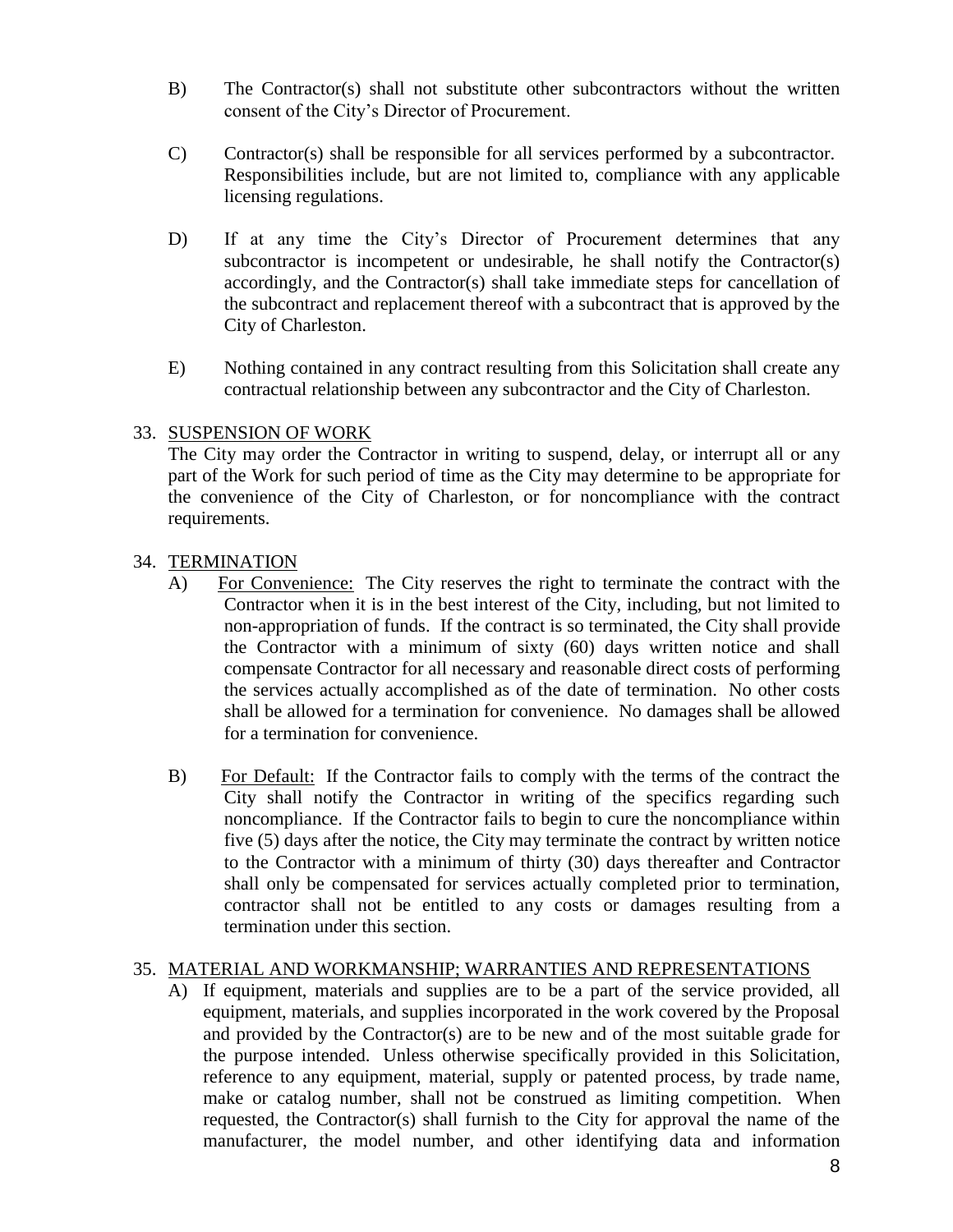respecting the performance, capacity, nature and rating of the machinery and mechanical and other equipment which the Contractor(s) contemplates incorporating in the work. When required by this Contract or when called for by the City the Contractor(s) shall provide full information concerning the material or supplies which he contemplates incorporating in the work. Machinery, equipment, material and supplies installed or used without the required prior approval shall be at the risk of subsequent rejection.

- B) By signing its proposal, the successful Offeror(s) shall be deemed to have represented that its staff is knowledgeable about and experienced in performing the work required in this Solicitation and warrants that it shall use best skill and attention to provide the above described work in a professional, timely manner.
- C) The City may, in writing, require the Contractor(s) to remove from the work any employee the City deems incompetent, careless or otherwise objectionable.

#### 36. COMPLIANCE WITH LEGAL REQUIREMENTS

All applicable Federal, State and local laws, ordinances, and rules and regulations of any authorities shall be binding upon the Contractor(s) throughout the pendency of this Project. The Contractor(s) shall be responsible for compliance with any such law, ordinance, rule or regulation, and shall hold the City harmless and indemnify same in the event of non-compliance as set forth in the Contract.

#### 37. PERMITS AND LICENSES

- A) The Contractor(s) shall, without additional expense to the City of Charleston, be responsible for obtaining all necessary licenses and permits required by the State of South Carolina, or the City of Charleston or any other authority having jurisdiction.
- B) Contractors and subcontractors are responsible at all times for obtaining applicable work permits and licenses of any kind.

#### 38. DISPUTES

Any bona fide dispute concerning the bid, proposal, request for qualifications or Agreement shall be resolved by the courts of the State of South Carolina. In the event any litigation is commenced with respect to any matter set forth in the aforementioned documents, the prevailing party shall be entitled to recover reasonable attorneys' fees and all other reasonable direct costs associated with such litigation from the non-prevailing party.

#### 39. STATE AND LOCAL TAXES

- A) Except as otherwise provided, contract prices shall *include* all applicable state and local taxes.
- B) If applicable, two percent (2%) income tax withholding shall be withheld from each and every payment pursuant to Sections 12-8-540 and 12-8-550 of the *South Carolina Code of Laws* (1976, as amended) for certain out-of-state contractors, and such sums shall be paid over to the South Carolina Department of Revenue and Taxation (the "SCDRT"). When and if the City receives an executed SCDRT Form I-312, Nonresident Taxpayer Registration Affidavit - Income Tax Withholding, such withholding shall cease.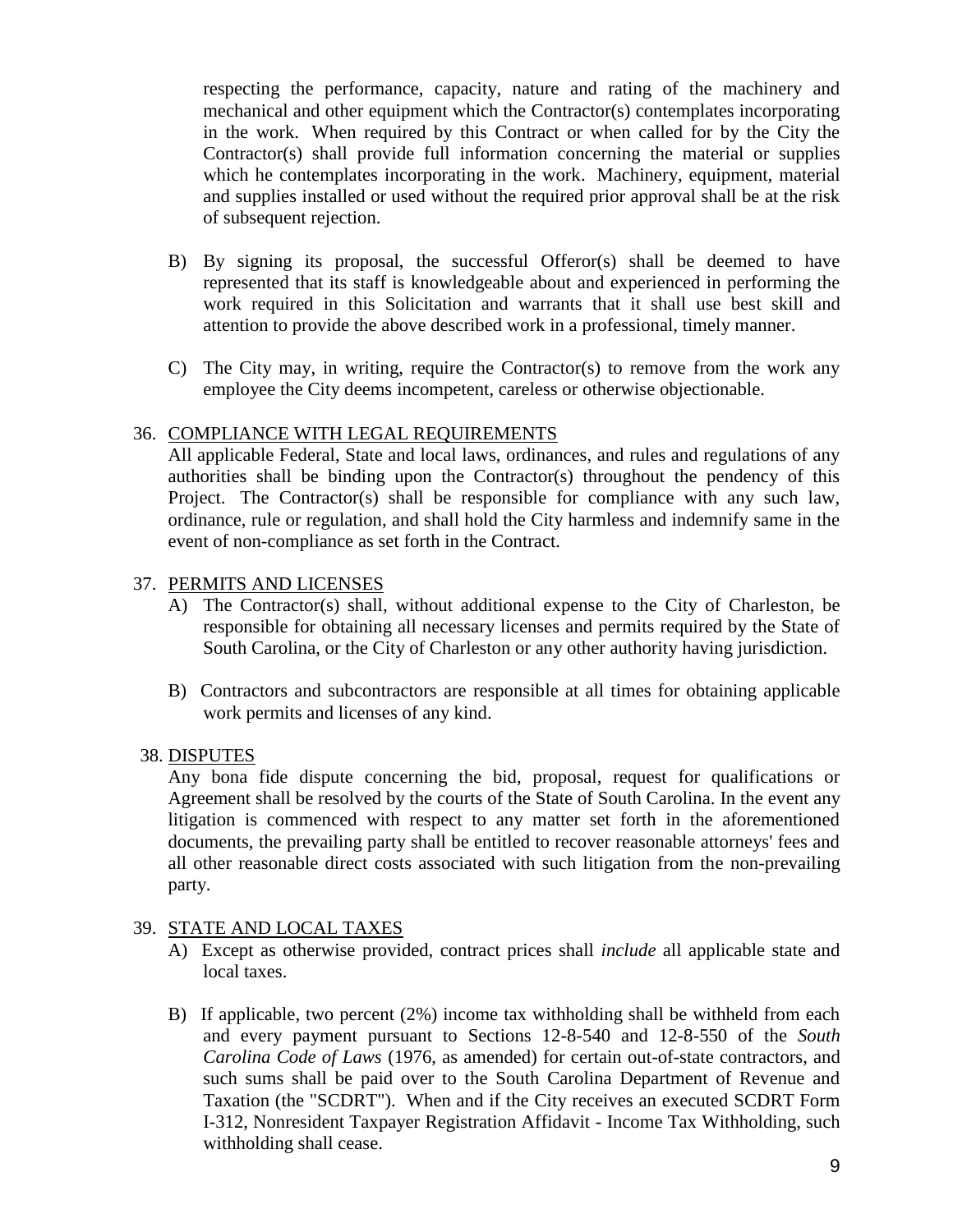- C) Contractor shall calculate that portion of the contract which is subject to the nine percent (9%) South Carolina sales and/or use tax, which amount shall be itemized and shown on all invoices, and shall be paid to the SCDRT by Contractor. If Contractor is a non-South Carolina company, the City shall withhold said amount from all invoices and remit payment to the SCDRT, unless Contractor furnishes City with a valid South Carolina Use Tax Registration Certificate Number.
- D) Contractor shall indemnify and hold harmless the City for any loss, cost, or expense incurred by, levied upon or billed to the City as a result of Contractor's failure to pay any tax of any type due in connection with the contract.

#### 40. INCORPORATION BY REFERENCE

The contents of this Solicitation, including all drawings, attachments, specifications, exhibits, certificates, any addenda, Contractor's Proposal Response Form and Pricing List, and affidavits shall become part of the contract for this Project.

#### 41. PRIME CONTRACTOR RESPONSIBILITIES

The contractor shall be required to assume sole responsibility for the complete effort as required by this Solicitation. The City shall consider the contractor to be the sole point of contact with regard to contractual matters.

#### 42. OWNERSHIP OF MATERIAL

Ownership of all data, material and documentation originated and prepared for the City pursuant to this contract shall belong exclusively to the City.

#### 43. DRUG-FREE WORKPLACE

(Note: This clause applies to any resultant contract of \$50,000 or more). The City of Charleston requires compliance with the South Carolina Drug Free Workplace Act. By submission of a signed proposal, you are certifying that you shall comply with this Act. See S.C. Code Section 44-107-30.

#### 44. FUNDING

Offerors shall agree that funds expended for the purposes of the contract must be appropriated by the City of Charleston for each fiscal year included within the contract period. Therefore, the contract shall automatically terminate without penalty or termination costs if such funds are not appropriated. In the event that funds are not appropriated for the contract, the Offeror shall not prohibit or otherwise limit the City's right to pursue and contract for alternate solutions and remedies as deemed necessary by the City for the conduct of its affairs. The requirements stated in this paragraph shall apply to any amendment or the execution of any option to extend the contract.

# 45. SUBMITTING CONFIDENTIAL INFORMATION

For every document Offeror submits in response to or with regard to this Solicitation that is confidential or protected from disclosure, Offeror must separately mark with the word "CONFIDENTIAL" or "PROTECTED" on every page, or portion thereof. By so designating Offeror contends the information is exempt from public disclosure pursuant to the South Carolina Freedom of Information Act, S.C. Code Ann. §§ 30-4-10 through 4-165 (2007 & Supp. 2015) or other relevant law. For every document Offeror submits in response to or with regard to this Solicitation, Offeror must separately mark with the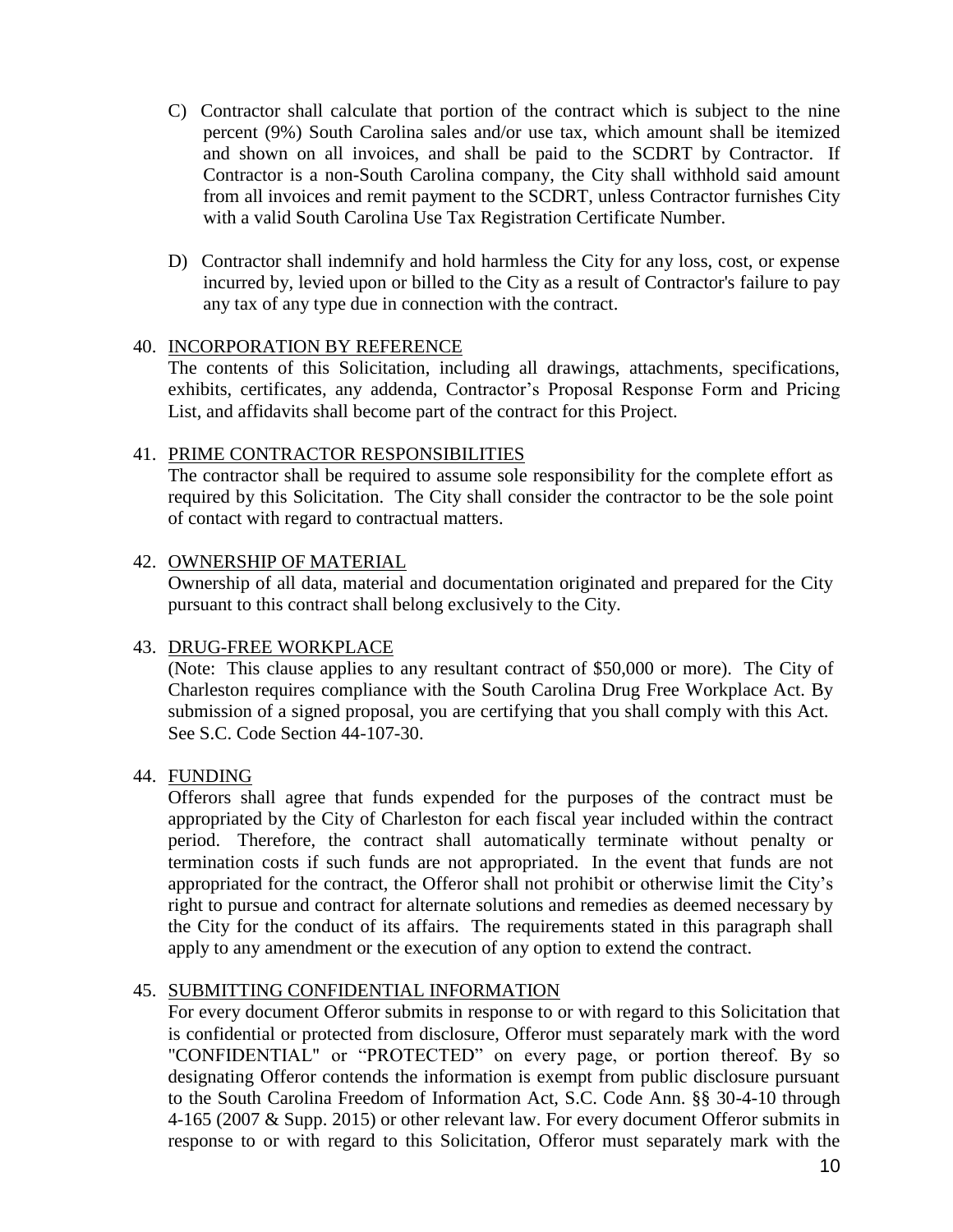words "TRADE SECRET" on every page, or portion thereof, that Offeror contends contains a trade secret as that term is defined by the South Carolina Trade Secrets Act, S.C. Code Ann. §39-8-10, et seq. All markings must be conspicuous; use color, bold, underlining, or some other method in order to conspicuously distinguish the mark from the other text. Offeror shall not mark its entire Proposal (bid, proposal, quote, etc.) as confidential, trade secret, or otherwise protected! If a Proposal or any part thereof, is improperly marked as confidential or trade secret or protected, the City may, in its sole discretion, determine it non-responsive. If only portions of a page are subject to some protection, Offeror shall not be allowed to mark the entire page. By submitting a Proposal to this Solicitation, Offeror (1) agrees to the public disclosure of every page of every document regarding this Solicitation that was submitted at any time prior to entering into a contract (including, but not limited to, documents contained in a response, documents submitted to clarify a response, and documents submitted during negotiations), unless the page is conspicuously marked "TRADE SECRET" or "CONFIDENTIAL" or "PROTECTED," (2) agrees that any information not marked, as required by these bidding instructions, as a "TRADE SECRET" is not a trade secret as defined by the Trade Secrets Act, and (3) agrees that, notwithstanding any claims or markings otherwise, any prices, commissions, discounts, or other financial figures used to determine the award, as well as the final contract amount, may be subject to public disclosure. In determining whether to release documents, the City shall detrimentally rely on Offeror's marking of documents, as required by these bidding instructions, as being either "CONFIDENTIAL" or "TRADE SECRET" or "PROTECTED." By submitting a Proposal, Offeror agrees to defend, indemnify and hold harmless the City of Charleston, its officers and employees, from every claim, demand, loss, expense, cost, damage or injury, including attorney's fees, arising out of or resulting from the City withholding information that Offeror marked as "CONFIDENTIAL" or "TRADE SECRET" or "PROTECTED."

#### 46. RECORDS RETENTION & RIGHT TO AUDIT

The City shall have the right to audit the books and records of the Contractor as they pertain to this contract. Such books and records shall be maintained for a period of three (3) years from the date of final payment under the contract. The City may conduct, or have conducted, performance audits of the Contractor. The City may conduct, or have conducted, audits of specific requirements of this proposal as determined necessary by the City. Pertaining to all audits, the Contractor shall make available to the City access to its computer files containing the history of contract performance and all other documents related to the audit. Additionally, any software used by the Contractor shall be made available for auditing purposes at no cost to the City.

#### 47. COST

Costs submitted with a Proposal shall be firm for a period of at least ninety (90) days from the closing date. All prices shall be firm-fixed type, unless stated otherwise.

# 48. UNSUCCESSFUL OFFERORS

Offerors not awarded a contract under this solicitation, may request return of their proposals within thirty (30) days after notification of award is mailed. All cost of returns shall be paid by the Offeror. If Federal Express, UPS, or other shipping number is not received with request, all materials shall be destroyed.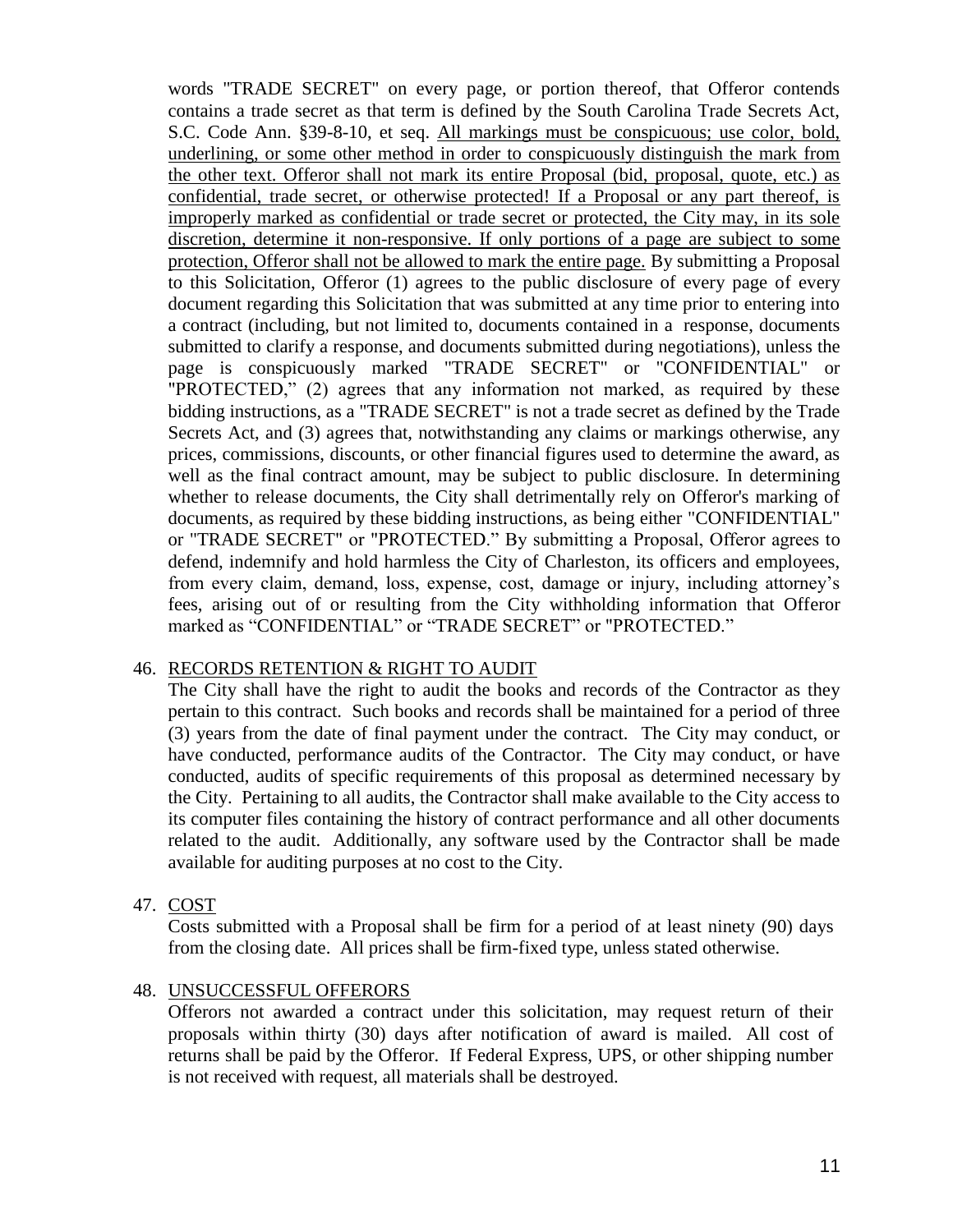#### 49. PAYMENT FOR GOODS & SERVICES

Payment for goods & services arising out of the contract resulting from this Solicitation and received by the City shall be processed within 30 days of receipt of a valid invoice.

#### 50. DISCUSSION/NEGOTIATION:

By submission of a proposal, an Offeror agrees that during the period following issuance of a proposal and prior to final award of contract, the Offeror shall not discuss this Procurement with any party except members of the City's Procurement Division or other parties specifically designated in this solicitation.

#### 51. NON-DISCRIMINATION

The Contractor(s) shall not discriminate against any individuals based upon age, sex, race, disability, religion, sexual orientation or gender identity and shall abide by the requirements contained in Federal Executive Order Number 11246, as amended, including specifically the provisions of the equal opportunity clause.

#### 52. DEFAULT

In case of default by the Contractor, the City reserves the right to purchase any or all items in default in the open market, charging the Contractor with any excessive costs. Should such charge be assessed, no subsequent response will be accepted from the defaulting Contractor until the assessed charge has been satisfied.

#### 53. FORCE MAJURE

The Contractor shall not be liable for any excess costs if the failure to perform the contract arises out of causes beyond the control and without the fault or negligence of the contractor. Such causes may include, but are not restricted to acts of God or of the public enemy, acts of the Governments in either its sovereign or contractual capacity, fires, floods, epidemics, quarantine restrictions, strikes, freight embargoes, and unusually severe weather; but in every case the failure to perform must be beyond the control and without the fault or negligence of the contractor. If the failure to perform is caused by the default of a subcontractor, and if such default arises out of causes beyond the control of both the contractor and subcontractor, and without the fault or negligence of either of them, the contractor shall not be liable for any excess costs for failure to perform, unless the supplies or services to be furnished by the subcontractor were obtainable from other sources in sufficient time to permit the contractor to meet the required delivery schedule.

#### 54. EXCEPTIONS AND DEVIATIONS

Any deviation from specifications indicated herein must be clearly pointed out; otherwise, it will be considered that items offered are in strict compliance with these specifications, and successful Offeror will be held accountable. Deviations must be explained by accompanied documentation identifying and justifying all exceptions and deviations. Unidentified deviations found during the evaluation of the response may be cause for rejection.

#### 55. PROMPT PAYMENT DISCOUNT TERMS

Prompt payment discount terms will be calculated from the point of complete order acceptance for services and/or commodities ordered.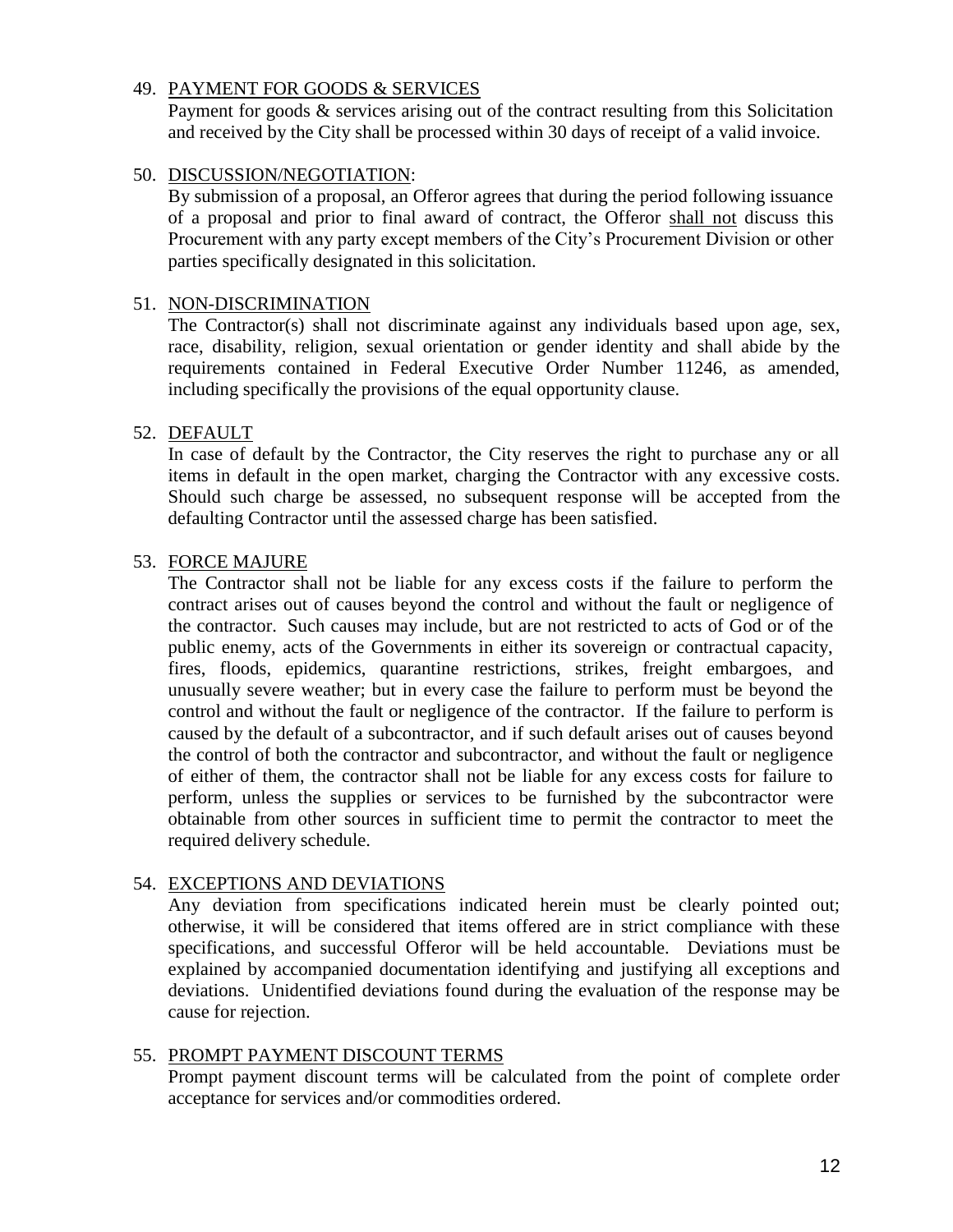#### 56. REJECTION

The City reserves the right to reject any proposal that contains prices for individual items or services that are unreasonable when compared with the same or other proposals if such action is in the best interest of the City.

#### 57. ARBITRATION

Under no circumstances and with no exception will the City of Charleston act as Arbitrator between the Contractor and any Sub-Contractor.

## 58. GUARANTEE AND WARRANTIES

The Offeror shall state his normal warranty and any extended warranties where available. Excluding any manufacturer's warranties and in addition to other warranties as provided by law or herein, all labor and materials are warranted to be free from defects for a minimum period of twenty-four (24) months after the date of final payment by the City.

#### 59. PUBLICITY RELEASES

Contractor agrees not to refer to any award of a contract in commercial advertising in such a manner as to state or imply that the products or services provided are endorsed or preferred by the user.

#### 60. AMENDMENTS

All questions and written responses, interpretations, corrections or changes to the RFP will be made by Addendum. Addenda will be mailed or otherwise delivered to all Offerors who have notified the City Procurement Division of receipt of the proposal.

#### 61. WITHDRAWALS

Proposals may be withdrawn by written request received from the Offeror prior to the time set for opening of Proposals, but not thereafter.

# 62. AFFIRMATIVE ACTION

The successful Offeror will take affirmative action in complying with all Federal and State requirements concerning fair employment and treatment of all employees, without regard or discrimination by reason of race, color, religion, sex, national origin or physical handicap.

#### 63. WAIVER

The City reserves the right to waive any Instruction to Offerors, General or Special Provisions, General of Special Conditions, or specifications deviation if deemed to be in the best interest of the City.

#### 64. RESPONSE PERIOD

All responses shall be good for a minimum period of ninety (90) calendar days.

#### 65. TERM

The initial term of the Agreement shall be for one year. The City reserves the right to extend the Agreement if the City determines the extension is in its best interest.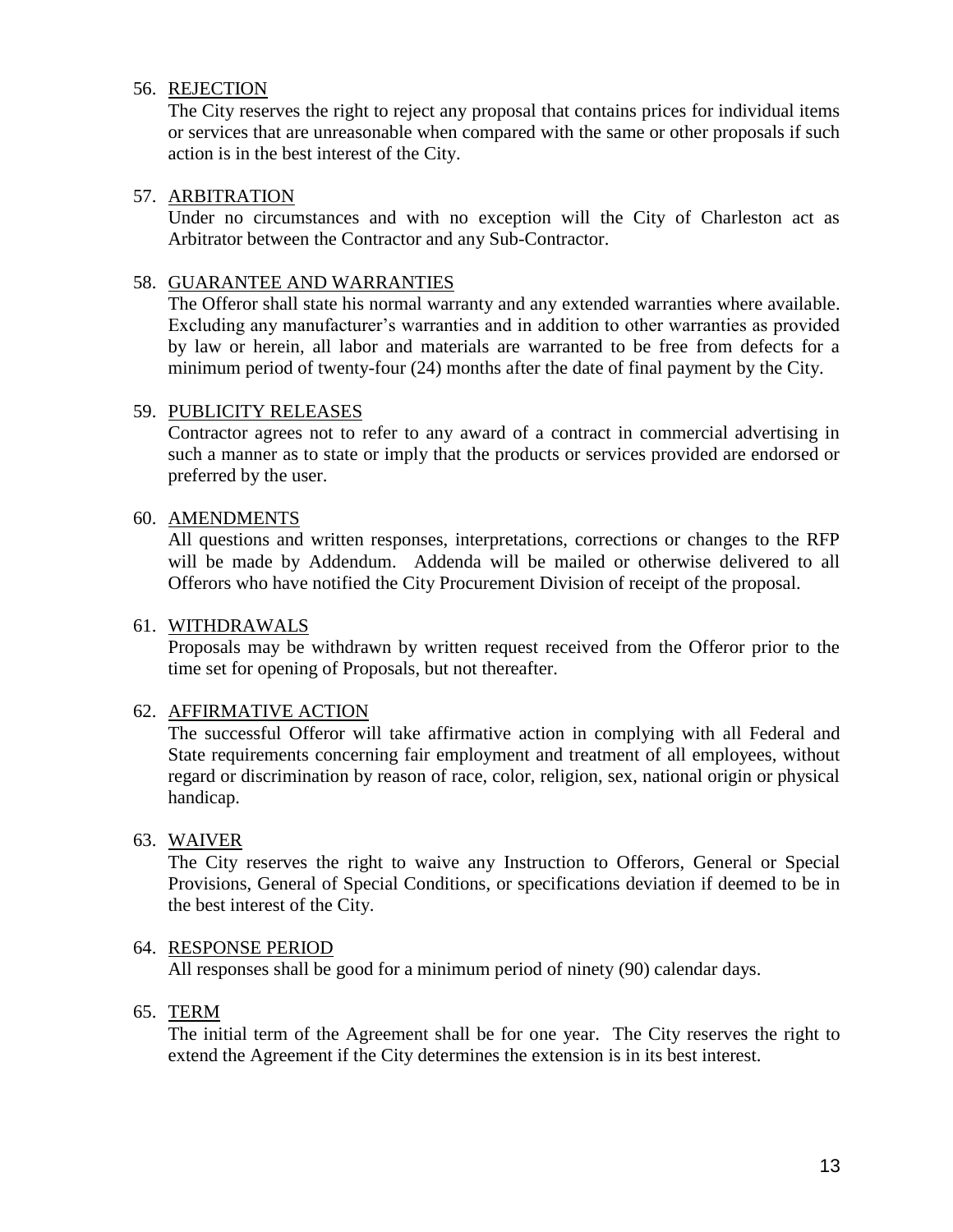## **NO PROPOSAL RESPONSE FORM**

| <b>Proposal Number: 18-P022R</b><br><b>Proposals will be received until:</b> May 25, 2018 $\omega$ 12:00pm                                                                                               |                                        |                                                                                                                                                                                                                                                                                         |  |  |
|----------------------------------------------------------------------------------------------------------------------------------------------------------------------------------------------------------|----------------------------------------|-----------------------------------------------------------------------------------------------------------------------------------------------------------------------------------------------------------------------------------------------------------------------------------------|--|--|
| <b>Proposal Title:</b> Racial Bias Audit of the Charleston Police Department                                                                                                                             |                                        |                                                                                                                                                                                                                                                                                         |  |  |
| <b>Mailing Date:</b> May 1, 2018                                                                                                                                                                         | Direct Inquiries to: Robin B. Robinson |                                                                                                                                                                                                                                                                                         |  |  |
| <b>Vendor Name:</b>                                                                                                                                                                                      |                                        | <b>FEIN/SS#:</b>                                                                                                                                                                                                                                                                        |  |  |
| <b>Vendor Address:</b>                                                                                                                                                                                   |                                        |                                                                                                                                                                                                                                                                                         |  |  |
| $City - State - Zip:$                                                                                                                                                                                    |                                        |                                                                                                                                                                                                                                                                                         |  |  |
| <b>Telephone Number:</b>                                                                                                                                                                                 |                                        | <b>Fax Number:</b>                                                                                                                                                                                                                                                                      |  |  |
| <b>Minority or Women Owned Business:</b><br>Are you a certified Minority or Women-Owned business in the State of South Carolina?<br>If so, please provide a copy of your certificate with your response. |                                        | $\Box$ Yes $\Box$ No                                                                                                                                                                                                                                                                    |  |  |
| <b>Authorized Signature:</b> ____                                                                                                                                                                        |                                        | Title:                                                                                                                                                                                                                                                                                  |  |  |
| Date:                                                                                                                                                                                                    |                                        |                                                                                                                                                                                                                                                                                         |  |  |
|                                                                                                                                                                                                          |                                        | I certify that this bid is made without prior understanding, agreement, or connection with any corporation, firm, or person submitting a<br>bid for the same materials, supplies, equipment or services and is in all respects fair and without collusion or fraud. I agree to abide by |  |  |

all conditions of this bid and certify that I am authorized to sign this bid for the bidder. **This signed page must be included with bid submission.**

To submit a **"No Proposal"** response for this project, this form must be completed for your company to remain on our Offeror's list for commodities/services referenced. If you do not respond, your name may be removed from the Offeror's list.

Please check statement(s) applicable to your **"No Proposal"** response

 $\square$  Specifications are restrictive; i.e. geared toward one brand or manufacturer only (explain below).

\_\_\_\_\_\_\_\_\_\_\_\_\_\_\_\_\_\_\_\_\_\_\_\_\_\_\_\_\_\_\_\_\_\_\_\_\_\_\_\_\_\_\_\_\_\_\_\_\_\_\_\_\_\_\_\_\_\_\_\_\_\_\_\_\_\_\_\_\_\_\_\_\_\_

\_\_\_\_\_\_\_\_\_\_\_\_\_\_\_\_\_\_\_\_\_\_\_\_\_\_\_\_\_\_\_\_\_\_\_\_\_\_\_\_\_\_\_\_\_\_\_\_\_\_\_\_\_\_\_\_\_\_\_\_\_\_\_\_\_\_\_\_\_\_\_\_\_\_

- $\Box$  Specifications are ambiguous (explain below).
- $\Box$  We are unable to meet specifications.
- $\Box$  Insufficient time to respond to the solicitation.
- $\Box$  Our schedule would not permit us to perform.
- $\Box$  We are unable to meet bond requirements.
- $\Box$  We are unable to meet insurance requirements.
- $\Box$  We do not offer this product or service.
- $\Box$  Remove us from your vendor list for this commodity/service.
- $\Box$  Other (specify below).

#### **Comments:**  $\blacksquare$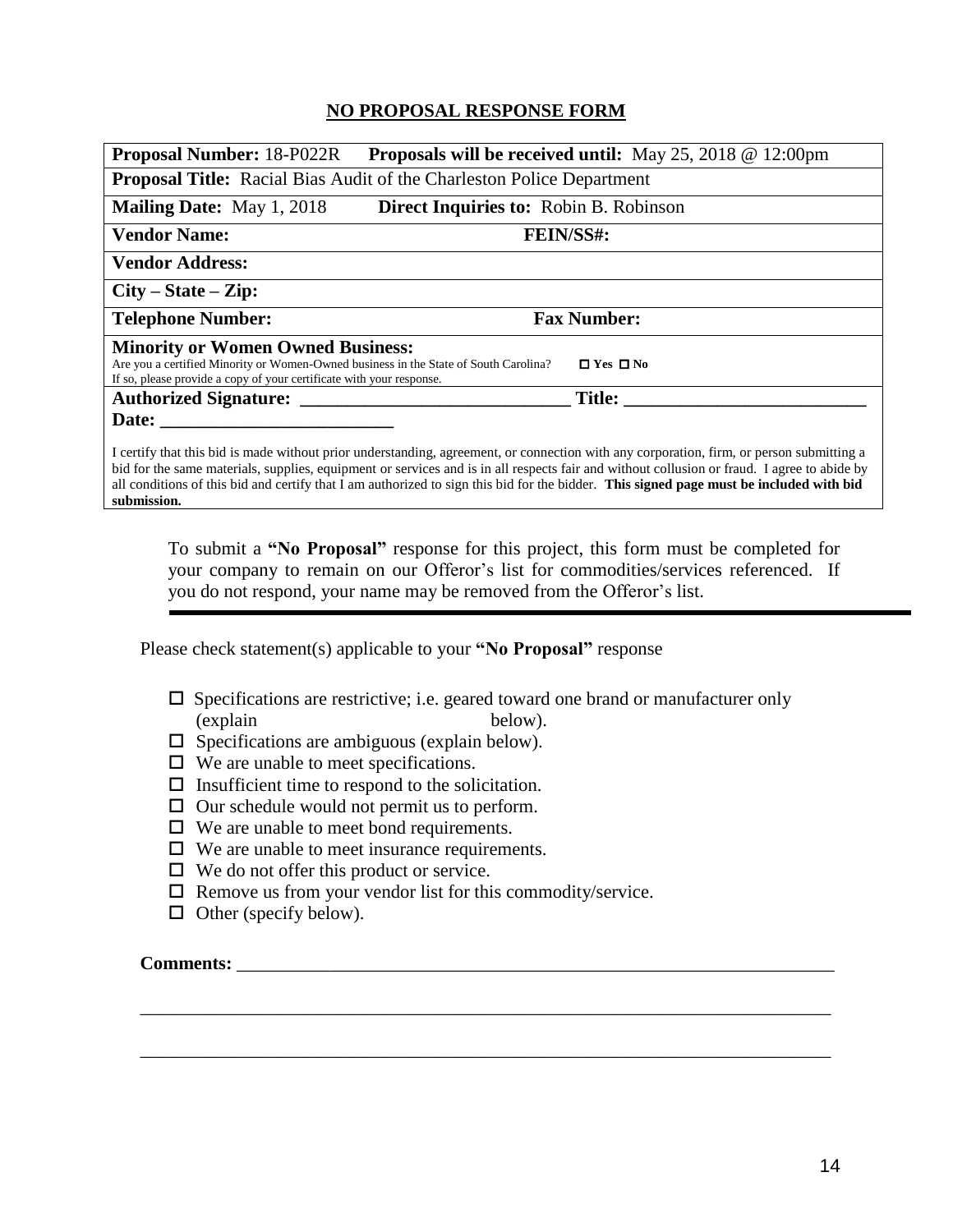| <b>Proposal Number: 18-P022R</b> | <b>Proposals will be received until:</b> May 25, 2018 $@$ 12:00pm            |
|----------------------------------|------------------------------------------------------------------------------|
|                                  | <b>Proposal Title:</b> Racial Bias Audit of the Charleston Police Department |
| <b>Mailing Date:</b> May 1, 2018 | <b>Direct Inquiries to: Robin B. Robinson</b>                                |

#### **CERTIFICATE OF FAMILIARITY**

The undersigned, having fully familiarized himself with the information contained within this entire solicitation and applicable amendments, submits the attached proposal, and other applicable information to the City, which I verify to be true and correct to the best of my knowledge. I further certify that this proposal response is made without prior understanding, agreement, or connection with any corporation, firm or person submitting a proposal for the same materials, supplies, equipment or services in all respects, fair and without collusion or fraud. I agree to proposal by all conditions of this solicitation and certify that I am authorized to sign this proposal. I further certify all prices submitted shall remain effective for a minimum period of ninety (90) days, unless otherwise stated.

| Company Name<br>As registered with the IRS | <b>Authorized Signature</b>                    |
|--------------------------------------------|------------------------------------------------|
|                                            |                                                |
| Correspondence Address                     | <b>Printed Name</b>                            |
| City, State, Zip                           | Title                                          |
| Email                                      | Telephone Number/Toll Free Also (If Available) |
| <b>Remittance Address</b>                  | Fax Number                                     |
| City, State, Zip                           | Date                                           |
| Federal Tax ID (FEIN)/SS Number            | <b>SC Sales Tax Number</b>                     |

#### **Minority or Women-Owned Business:**

Are you a certified Minority or Women-Owned business in the State of SC?  $\square$  Yes  $\square$  No If so, please provide a copy of your certificate with your response.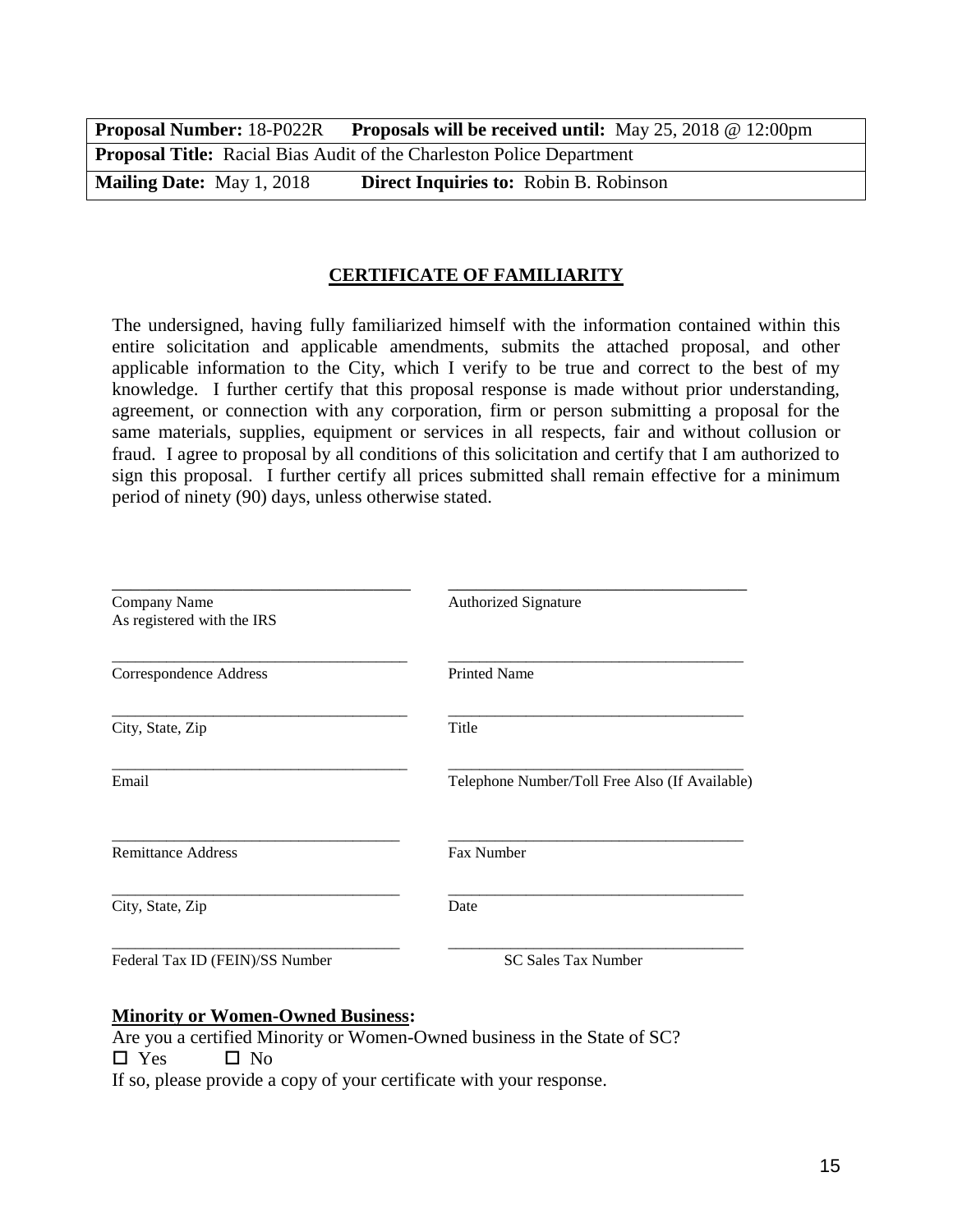# *INSURANCE REQUIREMENTS*

Contractors working for the City of Charleston are required to procure and maintain for the duration of their contract with the City insurance against claims for injuries to persons or damages to property which may arise from or in connection with work performed by the Contractor, his agents, representatives, employees or Subcontractors. The cost of such insurance shall be the responsibility of the Contractor.

- A. The Contractor shall carry liability insurance with a reliable company licensed to do business in South Carolina. Coverage shall be at least broad as:
	- 1. Insurance Services Office Commercial General Liability Coverage Form ("occurrence") CG 00 01 10 93.
	- 2. Insurance Services Office Business Auto Coverage Form CA 00 01 6 92 covering automobile liability, code 1 "any auto".
- B. Contractor shall carry workers' compensation as required by the State of South Carolina and Employers Liability insurance (including applicable occupation disease provisions and all state endorsements.)
- C. Contractor shall maintain limits no less than the following:
	- 1. **GENERAL LIABILITY**: \$1,000,000 combined single limit per occurrence for bodily injury, property damage, and personal injury with a \$2,000,000 general aggregate limit.
	- 2. **AUTOMOBILE LIABILITY**: \$1,000,000 combined single limit per accident for bodily injury and property damage.
	- 3. **WORKERS' COMPENSATION**: Statutory limits are required by South Carolina state law, and employer's liability limits of \$100,000 per accident.
	- 4. **PROFESSIONAL LIABILITY**: \$1,000,000 per claim/\$1,000,000 aggregate limit, with a deductible of \$20,000.

Contractor shall obtain and maintain a professional liability insurance policy covering the performance of the professional services specified in this agreement. Evidence of such insurance shall be satisfactory in form and content to the owner, the City. This coverage shall be maintained through the duration of this project and for a minimum of 1 year after substantial completion of the project as determined by the City.

The Contractor and any of its subcontractors will cause the professional liability insurance required in this paragraph C.4:

(a) to be excess insurance over any project professional liability policy, and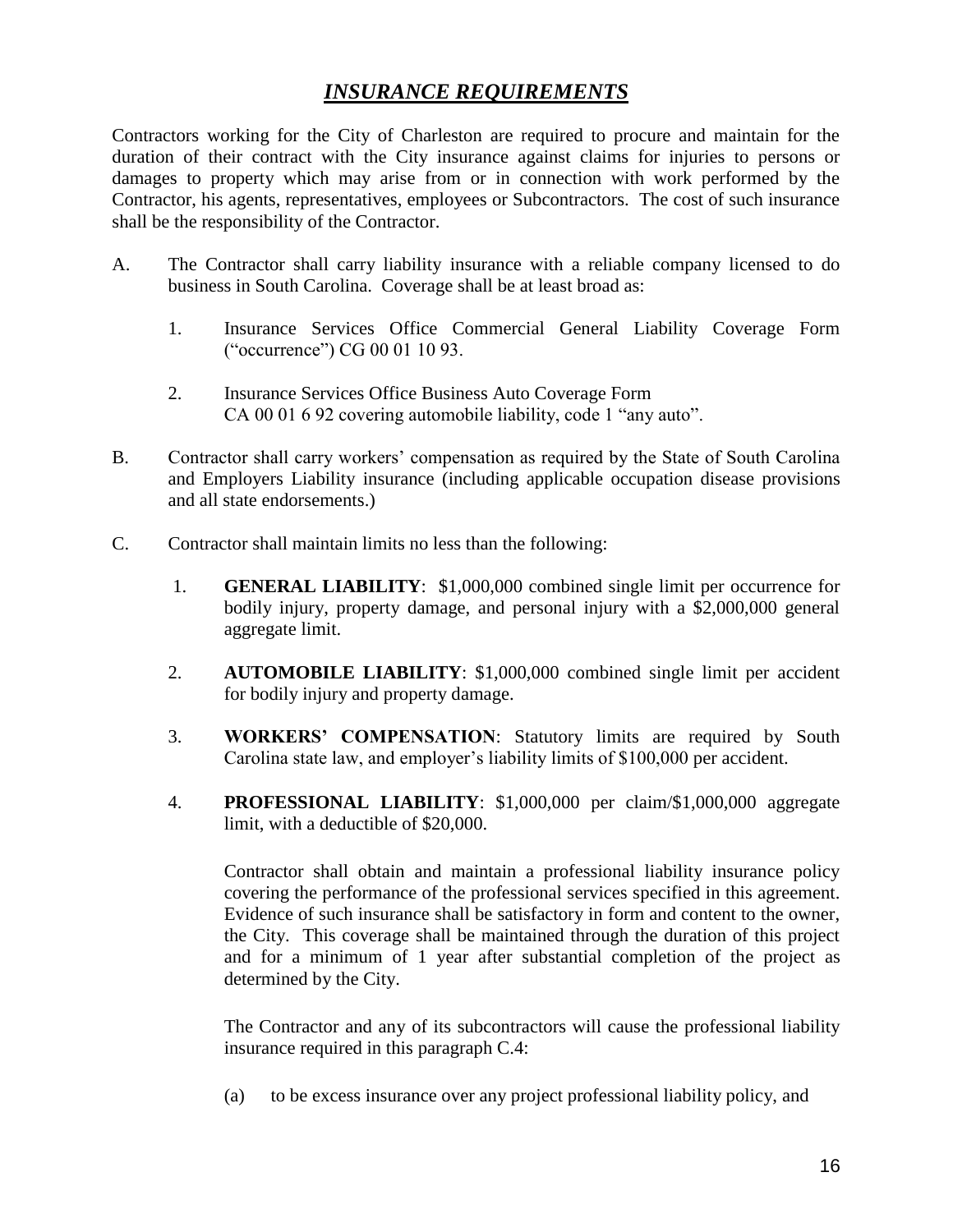- (b) to be primary insurance in the event the project insurance described in Paragraph E is canceled or not maintained, in the event the policy's limits of liability are exhausted, or if the policy expires.
- D. Required policies are to contain, or be endorsed to contain, the following provisions:
	- 1. General Liability and Automobile Liability Coverages

The City of Charleston, its officials, employees and volunteers are to be covered as additional insureds as respects: Liability arising out of activities performed by or on behalf of the Contractors; premises owned, occupied or used by the Contractor; or automobiles owned, leased, hired or borrowed by the Contractor. The coverage shall contain no special limitations on the scope of protection afforded to the City of Charleston, its officials, employees or volunteers. To accomplish this objective, the City of Charleston shall be named as an additional insured under the Contractor's general liability policy by attaching Insurance Services Office Commercial General Liability Endorsement CG2010 10 93 (Additional Insured - Owners, Lessees or Contractors - Form B) or its equivalent. Contractors' insurance coverage shall be primary insurance as respects the City of Charleston, its officials, employees and volunteers. Any insurance or selfinsurance maintained by the City of Charleston, its officials, employees, or volunteers shall be in excess of the Contractor's insurance and shall not be required to contribute. To accomplish this objective, the following wording should be incorporated in the previously referenced additional insured endorsement.

Other Insurance: This insurance is primary, and our obligations are not affected by any other insurance carried by the additional insured whether primary, excess, contingent or on any other basis.

Any failure to comply with reporting provisions of the Contractor's policies shall not affect coverage provided to the City of Charleston, its officials, employees or volunteers.

2. Workers' Compensation

The Contractor shall agree to waive all rights of subrogation against the City of Charleston, its officials, employees and volunteers for losses arising from work performed by the Contractor for the City of Charleston.

- E. Any deductibles or self-insured retentions shall be the responsibility of the Contractor.
- F. Each insured policy required by the City of Charleston shall be endorsed to state that coverage shall not be suspended, voided, canceled by either party, reduced in coverage or in limits except after thirty (30) days prior written notice has been given to the City of Charleston.
- G. All coverages for Subcontractors shall be subject to all the requirements stated herein.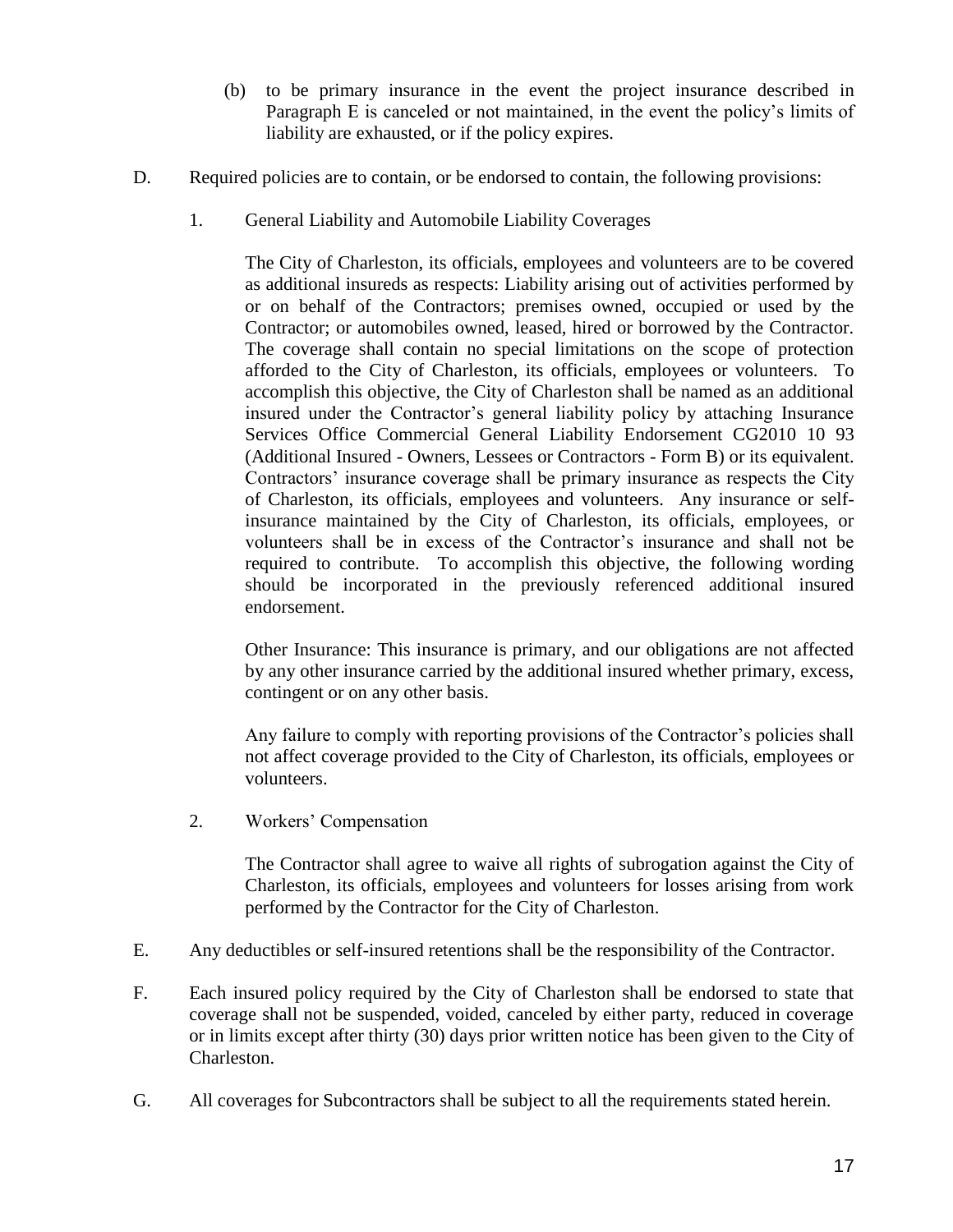- H. Insurance must be placed with an approved insurance company with current Best's rating of A+, A, or A-. Exceptions to this requirement must be approved in writing by the Department of Risk Management.
- I. Contractor shall furnish the City of Charleston with Certificates of Insurance noting the endorsements. The Certificates and endorsements for each insurance policy are to be signed by a person authorized by that insurer to bind coverage on its behalf. All certificates and endorsements are to be received and approved by the City of Charleston, Procurement Division, before work commences. The City of Charleston reserves the right to require complete, certified copies of all required insurance policies, at any time.

Required certificates should be mailed to:

City of Charleston Procurement Division 75 Calhoun Street, Ste. 3500 Charleston, SC 29401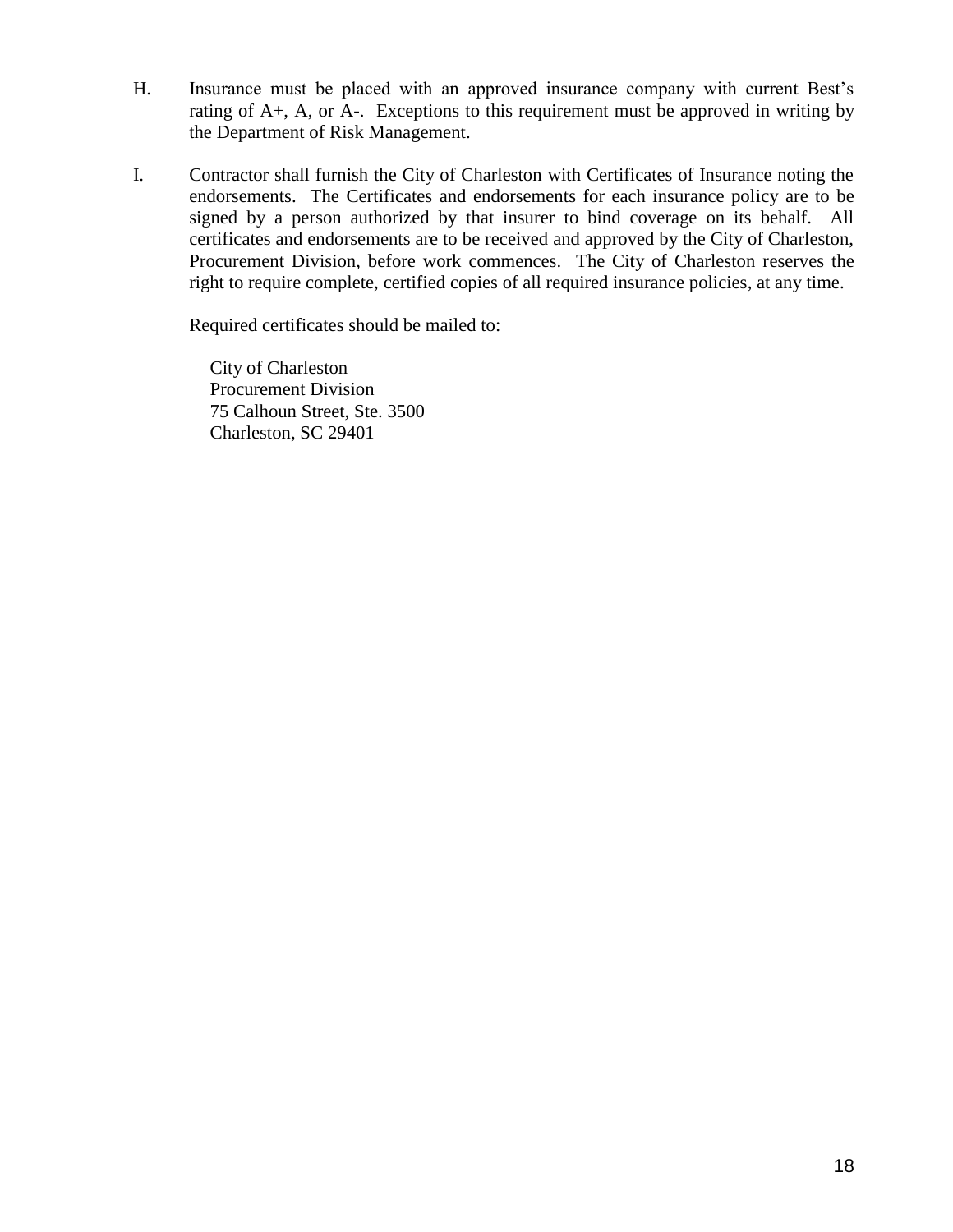# **MWBE Compliance Provisions and Instructions Minority/Women Business Enterprise Program Forms**

This Project is covered under the City of Charleston's Minority/Women Business Enterprise (MWBE) Program, administered by Theron Snype, MBE Manager, 75 Calhoun Street, Suite 3500, Charleston SC, 29401, (843) 973-7247.

The City has established goals for both Minority Business Enterprises (MBE) and Women Business Enterprises (WBE). An MBE is a small business owned and controlled by a minority. A WBE is a small business owned and controlled by a woman. The minority or woman must own fifty-one percent (51%) of the business and they must control the management and daily operations of the business in order to qualify.

Charleston City Council has adopted a policy setting 20% as the guidelines for combined minority-owned and women-owned business enterprise participation for this project. This MWBE requirement for participation in this Contract for services shall be made a part of any contract resulting from this solicitation. These requirements shall also apply to all subcontracts issued by the successful bidder(s).

All bidders must document the extent of their MWBE participation by completing the MWBE Compliance Provision Forms.

All MBE/WBE subcontractors must have a Certificate of Eligibility on file with the City's Minority Business Enterprise Office. A list of certified minority and women-owned firms can be found on the City of Charleston's web site [www.charleston-sc.gov](http://www.charleston-sc.gov/) under "BIDLINE" link or by contacting Theron Snype, MBE Manager, 75 Calhoun Street, Suite 3500, Charleston, SC 29403, (843) 973-7247, *[snypet@charleston](mailto:snypet@charleston-sc.gov)*[sc.gov.](mailto:snypet@charleston-sc.gov)

#### **COMPLIANCE REQUIREMENTS:**

- 1. The Bidder shall provide, **with their bid form submittal,** the following Affidavits properly executed which signify that the Bidder understands and agrees to abide by the City's MWBE Compliance Provisions.
- **□ Affidavit A - Listing of the Good Faith Effort to Identify & Secure Minority and Women-owned Business Participation.**

#### **AND**

**□ Affidavit B – Work to be Performed by Minority and/or Women-owned Firms**

**OR**

**□ Affidavit C –** *Intent to Perform Contract with Own Workforce*, in making this certification the Bidder states that the Bidder does not customarily subcontract elements of this type of Project and will perform all elements of the work with his/her own current work forces.

Failure to comply with any of the statements, certifications, or intentions stated in the affidavits, or the MBE/WBE compliance provisions shall constitute a breach of the Contract. Any such breach may result in termination of the Contract in accordance with the termination provisions contained in the Contract. It shall be solely at the option of the City of Charleston whether to terminate the contract for breach. In addition to terminating the Contract, the bidder may be prohibited from participation in future solicitations as determined by the City of Charleston.

\_\_\_\_\_\_\_\_\_\_\_\_\_\_\_\_\_\_\_\_\_\_\_\_\_\_\_\_\_\_\_\_\_\_\_\_ \_\_\_\_\_\_\_\_\_\_\_\_\_\_\_\_\_\_\_\_\_\_\_\_\_\_\_\_\_\_\_\_\_\_\_\_

Name of Company:

Signature Date

\_\_\_\_\_\_\_\_\_\_\_\_\_\_\_\_\_\_\_\_\_\_\_\_\_\_\_\_\_\_\_\_\_\_\_\_ \_\_\_\_\_\_\_\_\_\_\_\_\_\_\_\_\_\_\_\_\_\_\_\_\_\_\_\_\_\_\_\_\_\_\_\_ Print Name Title

\_\_\_\_\_\_\_\_\_\_\_\_\_\_\_\_\_\_\_\_\_\_\_\_\_\_\_\_\_\_\_\_\_\_\_\_\_

**Witness**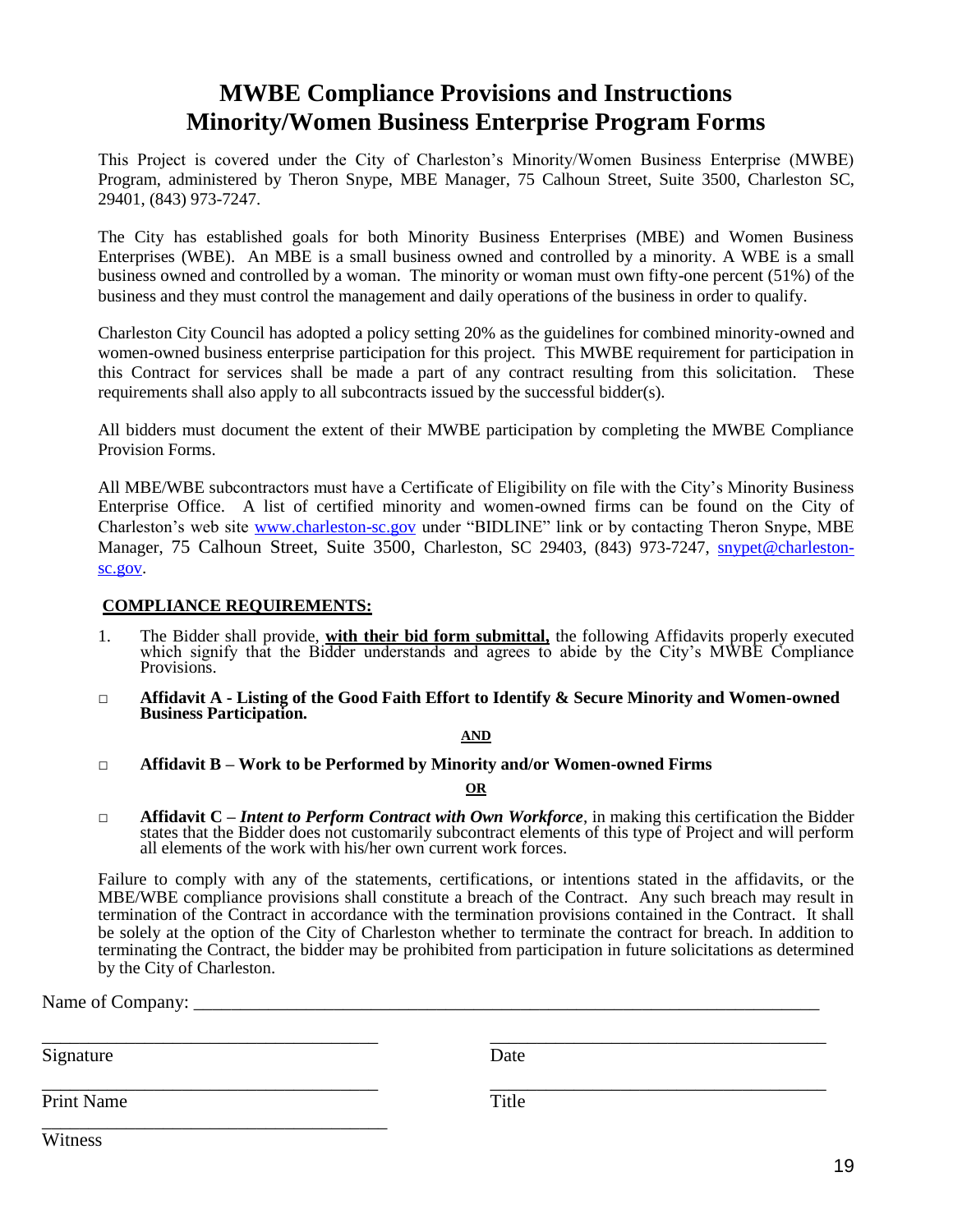# **AFFIDAVIT A**

#### **Page 1 of 2**

#### **City of Charleston, South Carolina Listing of the Good Faith Effort**

Affidavit of \_\_

(Name of Bidder)

**I have made a good faith effort to comply with the City of Charleston's MWBE compliance provisions under the following checked areas:**

*(A minimum of 6 areas must be checked in order to have achieved a "good faith effort")*

- o 1. Contacted MWBE businesses that reasonably could have been expected to submit a quote and that were known to the Bidder, or available on Federal, State or local government maintained lists, at least 10 business days before the submittal date and notified them of the nature and scope of the work to be performed. *Complete Affidavit A, Page 2.*
- o 2. Followed up with contacted MWBE subsequent to the initial contact and at least 72 hours prior to submittal deadline/bid opening either by phone, facsimile or in person.
- o 3. Made the construction plans, specifications, and requirements available for review by prospective MWBE businesses, or providing these documents to them at least 10 business days before the submittal deadline/bid opening.
- o 4. Itemized elements of the work or combined elements of the work into economically feasible units to facilitate MWBE participation.
- o 5. Attended any pre-solicitation meetings scheduled by the City.
- o 6. Provided MWBE assistance with getting required bonding or insurance requirements or provided alternatives to bonding or insurance.
- o 7. Negotiated in good faith with interested MWBEs and did not reject them as unqualified without sound reasons based on their capabilities. *(Any rejection of a minority or woman-owned business based on lack of qualifications shall include reasons for rejection documented in writing.)*
- o 8. Provided MWBEs assistance with securing needed equipment, loan capital, lines of credit, or joint pay agreements to secure loans, supplies, or letters of credit, including waiving credit that is ordinarily required. Assisted MWBEs in obtaining the same unit pricing with the Bidder's suppliers in order to help such businesses in establishing credit.
- o 9. Provided training or mentoring to at least two (2) MWBEs within 120 days prior to submittal deadline/bid opening. The training or mentoring program should be in conjunction with local trade groups, technical schools or community organizations that provide recruitment, education or skill levels.
- o 10. Negotiated joint venture, partnership or other similar arrangements with MWBEs in order to increase opportunities for MWBE participation.
- o 11. Provided quick pay agreements and policies to enable MWBE contractors and suppliers to meet cash-flow demands.

I hereby agree to enter into a formal agreement with the firms listed in Affidavit B Work to be performed by Minority Firms conditional upon execution of a contract with the Owner. Failure to abide by this provision will constitute a breach of the contract.

I hereby certify that I have read and agree to the terms of the Minority / Women-Owned Business Enterprise Program, and I am the Bidder or I am authorized to bind the Bidder to the commitment herein set forth.

Date: Name of Authorized Officer (Print/Type):

| Signature: |  |
|------------|--|
| Title:     |  |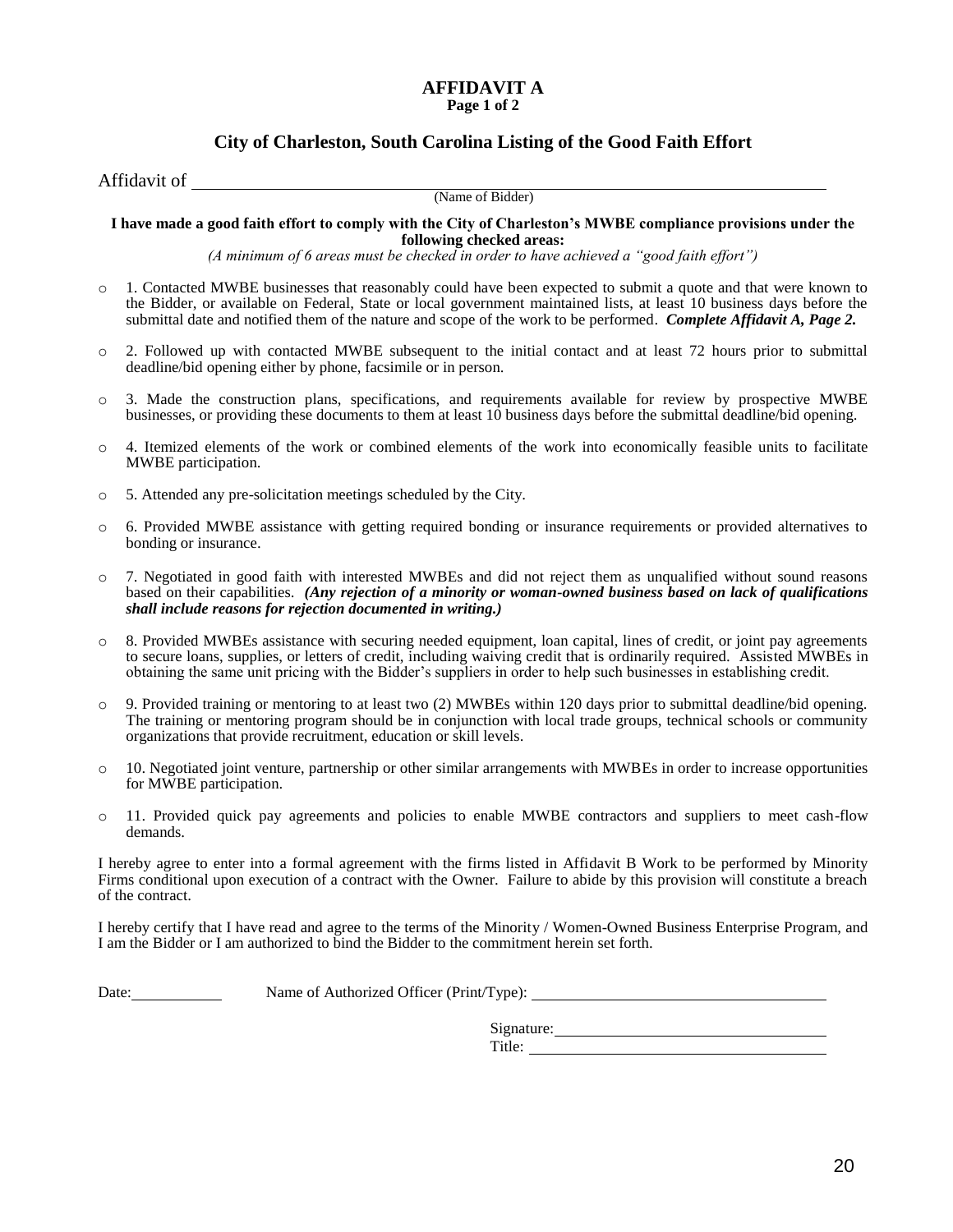#### **AFFIDAVIT A**

**Page 2 of 2**

# **City of Charleston, South Carolina Minority/Women-Owned Business Participation Efforts**

(Use as many sheets as necessary)

following minority/women-owned business enterprises as subcontractors, vendors, suppliers, or providers of professional services.

I,  $\frac{1}{2}$  hereby certify that on this project we contacted the

| 1. Minority Firm Name and Contact                                                                                                                | <b>Minority Firm Address</b>                                                                                                                                                                                                                               |
|--------------------------------------------------------------------------------------------------------------------------------------------------|------------------------------------------------------------------------------------------------------------------------------------------------------------------------------------------------------------------------------------------------------------|
| <b>Minority Firm Telephone Number</b><br><b>Minority Firm Fax Number</b><br><b>DBE Certification Number</b><br>2. Minority Firm Name and Contact | <b>Minority Group Type</b><br>(African American)<br>$\Box$<br>$\Box$<br>(Women)<br>$\Box$<br>(Asian American)<br>$\Box$<br>(Hispanic)<br>(Other)<br>(American Indian)<br>$\Box$<br>□<br><b>Follow up Verification</b><br>❏<br><b>Minority Firm Address</b> |
| <b>Minority Firm Telephone Number</b><br><b>Minority Firm Fax Number</b><br><b>DBE Certification Number</b><br>3. Minority Firm Name and Contact | <b>Minority Group Type</b><br>(African American)<br>□<br>(Women)<br>$\Box$<br>$\Box$<br>$\Box$<br>(Asian American)<br>(Hispanic)<br>(Other)<br>$\Box$<br>(American Indian)<br>◻<br><b>Follow up Verification</b><br>❏<br><b>Minority Firm Address</b>      |
| <b>Minority Firm Telephone Number</b><br><b>Minority Firm Fax Number</b><br><b>DBE Certification Number</b><br>4. Minority Firm Name and Contact | <b>Minority Group Type</b><br>(African American)<br>$\Box$<br>□<br>(Women)<br>$\Box$<br>(Asian American)<br>(Hispanic)<br>$\Box$<br>$\Box$<br>$\Box$<br>(Other)<br>(American Indian)<br><b>Follow up Verification</b><br>□<br><b>Minority Firm Address</b> |
| <b>Minority Firm Telephone Number</b><br><b>Minority Firm Fax Number</b><br><b>DBE Certification Number</b>                                      | <b>Minority Group Type</b><br>(African American)<br>$\Box$<br>(Women)<br>□<br>$\Box$<br>(Asian American)<br>$\Box$<br>(Hispanic)<br>$\Box$<br>(Other)<br>$\Box$<br>(American Indian)<br><b>Follow up Verification</b><br>□                                 |

I certify, under penalties of perjury, that I have examined the information in this affidavit, and to the best of my knowledge and belief, this information is true, correct and complete.

| Date: $\qquad \qquad$ |                                                                           |  |                                                                                                                                                                                                                                |
|-----------------------|---------------------------------------------------------------------------|--|--------------------------------------------------------------------------------------------------------------------------------------------------------------------------------------------------------------------------------|
|                       | Sworn to before me this $\_\_\_$ day of $\_\_\_\_\_\_$ , 20 $\_\_\_\_\$ . |  | Signature: New York Changes and Science of the Changes of the Changes of the Changes of the Changes of the Changes of the Changes of the Changes of the Changes of the Changes of the Changes of the Changes of the Changes of |
|                       |                                                                           |  |                                                                                                                                                                                                                                |
|                       |                                                                           |  | Title: The Commission of the Commission of the Commission of the Commission of the Commission of the Commission of the Commission of the Commission of the Commission of the Commission of the Commission of the Commission of |
|                       |                                                                           |  | <b>Notary Seal:</b>                                                                                                                                                                                                            |
|                       |                                                                           |  |                                                                                                                                                                                                                                |
|                       |                                                                           |  |                                                                                                                                                                                                                                |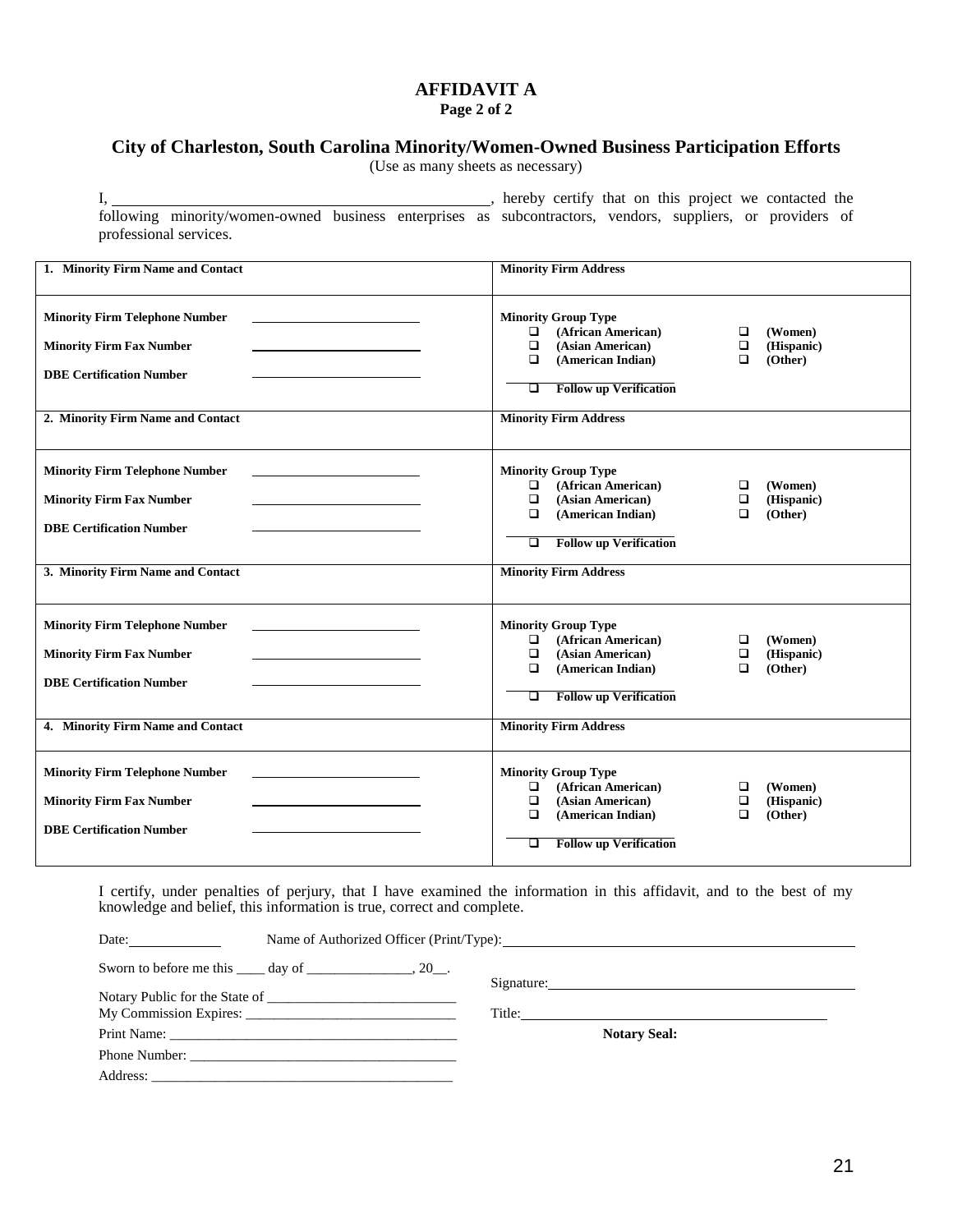#### **AFFIDAVIT B**

#### **City of Charleston, South Carolina Work to be Performed by Minority/Women-Owned Businesses**

| Affidavit of |                  | I hereby certify that on the |
|--------------|------------------|------------------------------|
|              | (Name of Bidder) |                              |
|              |                  | , Total Project Amount \$    |

(Project Name)

I will make a good faith effort to expend a minimum of \_\_\_\_\_\_% of the total dollar amount of the Contract with minority/women-owned business enterprises. Minority/women-owned businesses will be employed as subcontractors, vendors, suppliers, or providers of professional services. Such work will be subcontracted to the following businesses listed below:

| Name and Phone Number<br>*Minority Code |  | <b>Work Description</b> | Dollar Value |
|-----------------------------------------|--|-------------------------|--------------|
|                                         |  |                         | \$           |
|                                         |  |                         | \$           |
|                                         |  |                         | \$           |
|                                         |  |                         | \$           |
|                                         |  |                         | \$           |
|                                         |  |                         | \$           |
|                                         |  |                         | \$           |

(Attach additional sheets if needed)

Total MBE Participation: % \$

\* Minority categories: African American (**B**); Hispanic (**H**); Asian American (**A**), American Indian (**I**); Woman Owned (**W**); Other (**D**)

I will enter into a formal Contract with the above minority/women-owned business enterprises for the work listed in the above schedule conditional upon execution of a Contract with the Owner.

I certify that I have read the terms of this commitment and I am the Bidder or authorized to bind the Bidder to the commitment set forth herein. I certify, under penalties of perjury, that I have examined the information in this affidavit, and to the best of my knowledge and belief, this information is true, correct and complete.

| Date: $\qquad \qquad \qquad$                                         | Name of Authorized Officer (Print/Type): 2008. The material contract of Authorized Officer (Print/Type): |  |                                |
|----------------------------------------------------------------------|----------------------------------------------------------------------------------------------------------|--|--------------------------------|
|                                                                      |                                                                                                          |  | Signature: New York Signature: |
|                                                                      |                                                                                                          |  | Title:                         |
| Sworn to before me this $\qquad \qquad$ day of $\qquad \qquad$ , 20. |                                                                                                          |  | Notary Public for the State of |
|                                                                      |                                                                                                          |  | <b>Notary Seal:</b>            |
|                                                                      |                                                                                                          |  |                                |
|                                                                      |                                                                                                          |  |                                |
|                                                                      |                                                                                                          |  |                                |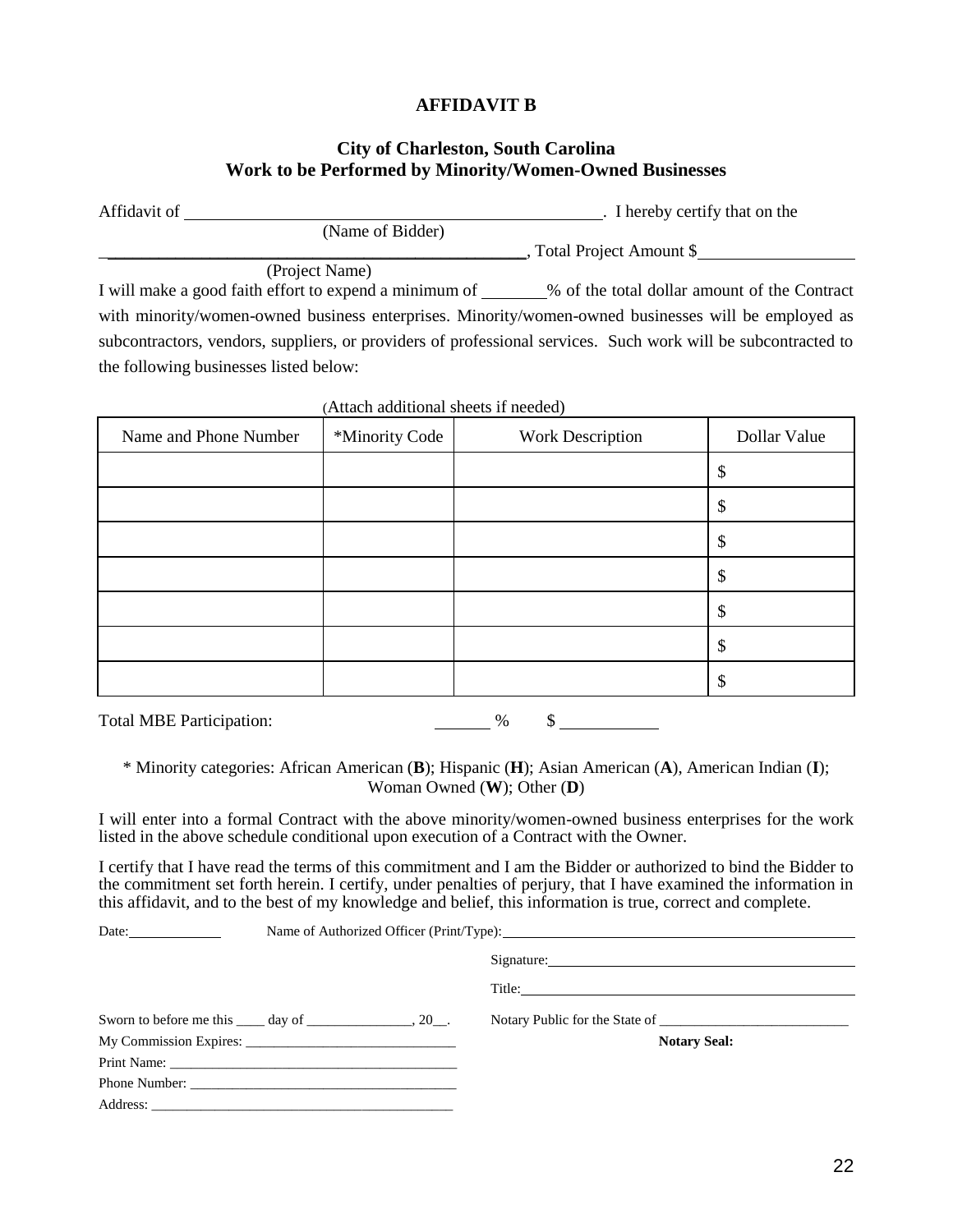#### **AFFIDAVIT C**

## **City of Charleston, South Carolina Intent to Perform Contract with Own Workforce.**

Affidavit of

(Name of Bidder)

I hereby certify that it is our intent to perform 100% of the work required for the

(Name of Project)

In making this certification, the Bidder states that the Bidder does not customarily subcontract elements of this type Project, and normally performs and has the capability to perform and will perform *all the elements of the work* on this Project with his/her own current work forces, and

The Bidder agrees to provide any additional information or documentation requested by the Owner in support of the above statement.

I hereby certify that I have read this certification and I am the Bidder or I am authorized to bind the Bidder to the commitments contained herein. I certify, under penalties of perjury, that I have examined the information in this affidavit, and to the best of my knowledge and belief, this information is true, correct and complete.

Date: Name of Authorized Officer (Print/Type):

Signature:

contract.

Title:

| Sworn to before me this $\qquad \qquad$ day of $\qquad \qquad$ , 20. |
|----------------------------------------------------------------------|
|                                                                      |
|                                                                      |
|                                                                      |
|                                                                      |
|                                                                      |
|                                                                      |

\_\_\_\_\_\_\_\_\_\_\_\_\_\_\_\_\_\_\_\_\_\_\_\_\_\_\_\_\_\_\_\_\_\_\_\_\_\_\_\_\_\_\_

**Notary Seal:**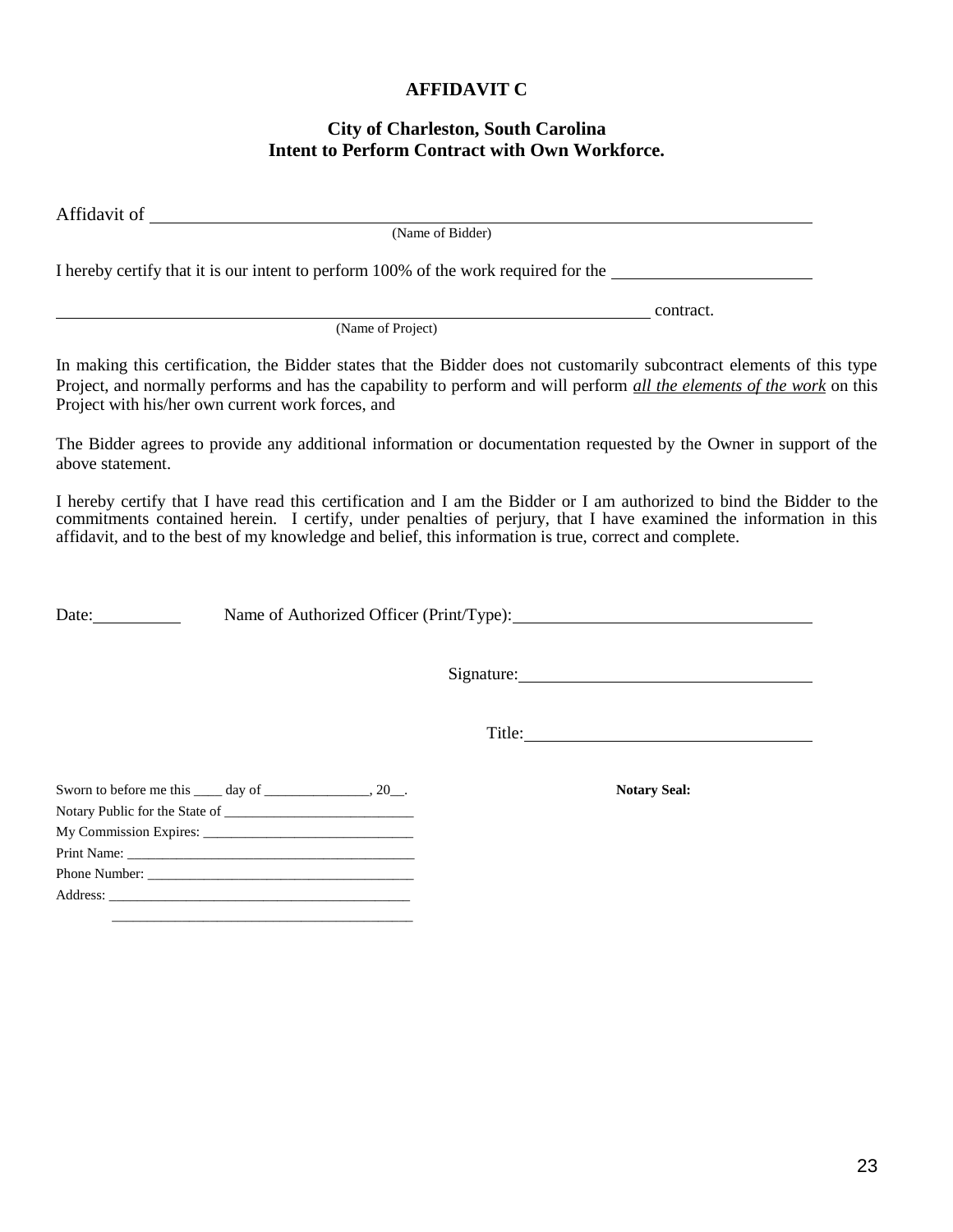# **GENERAL INFORMATION**

The City of Charleston, South Carolina is soliciting proposals from qualified firms for our Racial Bias Audit for the Charleston Police Department

# **PROCUREMENT PROCESS**

The RFP *(Request for Proposal)* is **not a bid**. In the event the City elects to negotiate a contract with the successful Vendor, any contract shall contain, at a minimum, the term and conditions (or substantially the same term and conditions) as hereinafter stated. The City reserves the right, in its sole discretion, to reject all submissions, reissue a subsequent RFP, terminate, restructure or amend this procurement process at any time. The final selection and contract negotiation rests solely with the City.

# **QUESTIONS**

Every effort has been made to insure that all information needed by the Offeror is included herein; however, questions are allowed and encouraged to clear up any information as described herein, etc. The City will not accept telephone calls or visits regarding this RFP**. All questions shall be in writing and addressed to: Robin B. Robinson, City of Charleston, Procurement Division, 75 Calhoun Street, Suite 3500, Charleston, South Carolina 29401, or email to: [robinsonr@charleston-sc.gov.](mailto:robinsonr@charleston-sc.gov)** *Written Questions may also be faxed to: 843-720-3872. All questions must be received before 1:00pm on May 10, 2018.* No interpretation shall be binding upon the City unless in writing from the City's Corporate Counsel.

# **ORAL STATEMENTS**

No oral statement of any person shall modify or otherwise change, or affect the terms, conditions or specifications stated in the resulting contract. The City of Charleston shall not be legally bound by any amendment or interpretation that is not in writing.

# **NON-ENDORSEMENT**

If a Proposal is accepted, the successful Offeror shall not issue any news releases or other statements pertaining to the award or servicing of the agreement that state or imply the City's endorsement of the successful Offeror's product or services.

# **PROPRIETARY INFORMATION**

If an Offeror does not desire proprietary information in the Proposal to be disclosed, the Offeror shall identify all proprietary information in the Proposal. This identification will be done by individually marking each page with the words "Proprietary Information" or "Confidential" on which such proprietary information is found. If the Offeror fails to identify proprietary information, it agrees that by submission of its Proposal that those sections shall be deemed non-proprietary and made available upon request through the Freedom of Information Act.

# **UNAUTHORIZED COMMUNICATIONS**

Respondents' contact regarding this RFP with employees or officials of the City of Charleston will result in disqualification from this procurement process. Any oral communications are considered unofficial and nonbinding with regard to this RFP. The only authorized contacts for this procurement are any designated Procurement staff.

# **CONTRACTOR SOLELY RESPONSIBLE FOR PERFORMANCE**

Vendor shall be responsible for the performance of the services required by the contract. Vendor is an independent contractor and does not act as the City's agent or employee.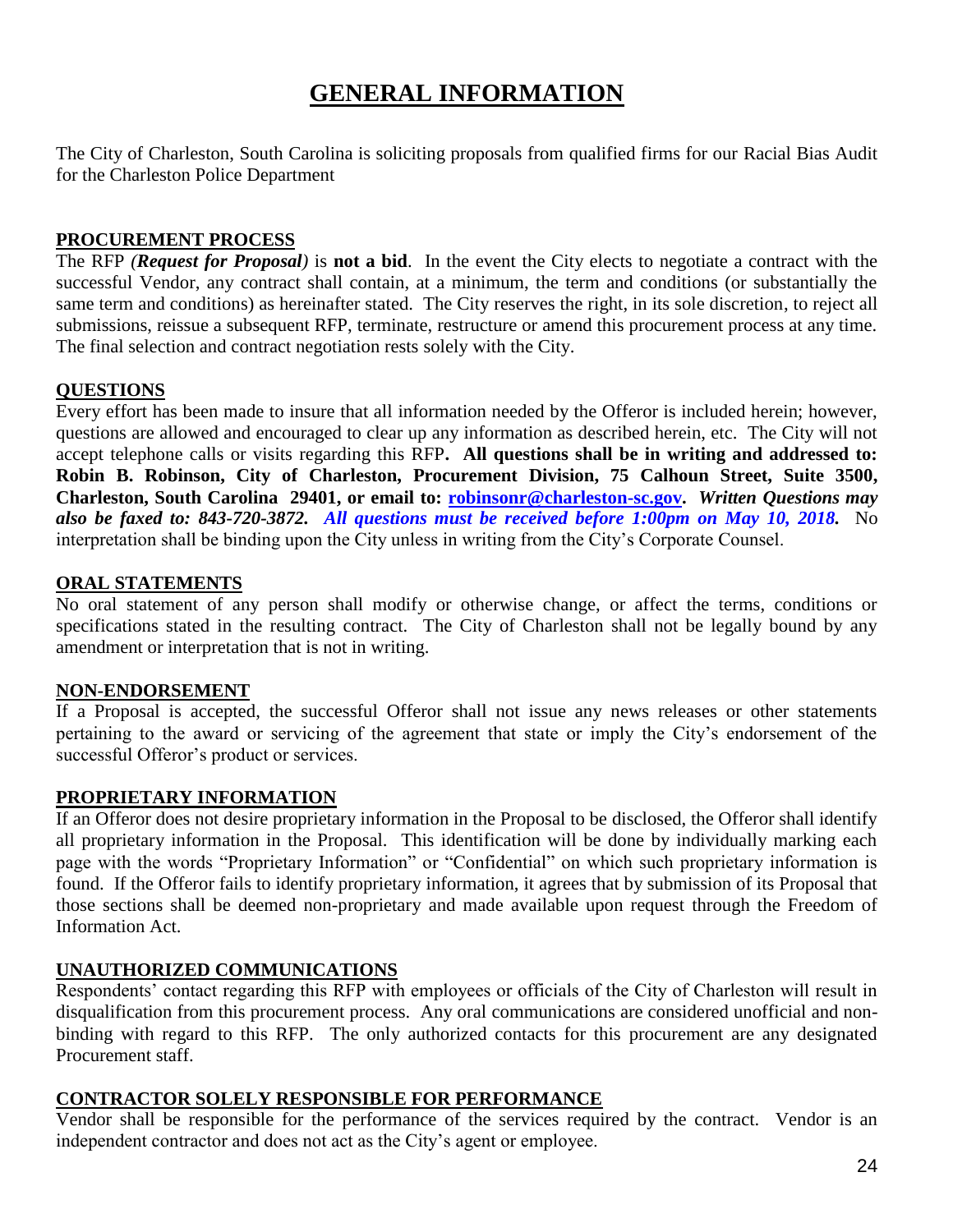# **DISQUALIFICATION OF OFFERORS**

Offerors may be disqualified for any of the following reasons:

- Reason to believe collusion exists among the Offerors
- The Offeror is involved in any litigation against the City
- The Offeror is in arrears on any existing contract or has defaulted on a previous contract with the City
- Lack of financial stability
- Failure to perform under previous or present contracts with the City
- Is currently debarred by the State of South Carolina Procurement Services

# **CONTRACT NEGOTIATIONS**

The City will rank, based upon the evaluation criteria, all responsible and responsive Vendors. The City will begin negotiations with the top ranked Vendors and will continue with negotiation down the ranking until a satisfactory contract with the City is finalized, if any. The terms and conditions of the contract will be no less advantageous than the provisions of this RFP or the Vendor's proposal. The City reserves the right to make a partial award or to split the award at its sole discretion.

# **VENDOR'S DUTY TO INSPECT & ADVISE AND DECLARE ALL COSTS**

Each Vendor shall become fully acquainted with the City's requirements and the scope of commodities and/or services to be provided. Vendor shall have a duty to request any information from the City as it deems necessary to prepare the RFP. No change order will be granted or additional compensation permitted if based upon information the Vendor knew or should have known as part of the Vendor's duty to become acquainted with the City's circumstances and requirements.

# **PROPOSAL PREPARATION**

All proposals should be complete and carefully worded and must convey all the information requested by the City of Charleston. If significant errors are found in the Offeror's proposal, or if the proposal fails to conform to the essential requirements of the RFP, the City, and the City alone, will be the judge as to whether that variance is significant enough to require rejection of the proposal.

# **RECEIPT OF PROPOSALS**

Proposals must be submitted to and received by the City no later than the date and time specified within this RFP. Offerors mailing proposals should allow a sufficient mail delivery period to insure timely receipt *(May 25, 2018 @ 12:00pm)* of their proposal by the City. Proposals received after the scheduled due date and time will not be considered.

# **NUMBER OF PROPOSALS SUBMITTED**

Each Vendor must **submit one (1) unbound Original and fourteen (14) bound copies of the Proposal are required for submission, plus one (1) electronic copy (Flash Drive or CD).** Only original documents will be accepted; faxed or electronically mailed versions will not be accepted. The Vendor must mark on the envelope or wrapping containing the proposal, the RFP identification number specified in the RFP and note **"Original"** on the original proposal.

# **RESPONSE FORMAT AND ORGANIZATION**

To assure similarity in proposal presentation and allow the evaluation team to easily compare competing proposals, Offerors shall include, in the order described, the material indicated below. It is not the intent of the City to constrain Offerors with regard to content, but to assure that the specific requirements set forth in this RFP are addressed in a uniform manner amenable to Evaluation and Selection Committee review.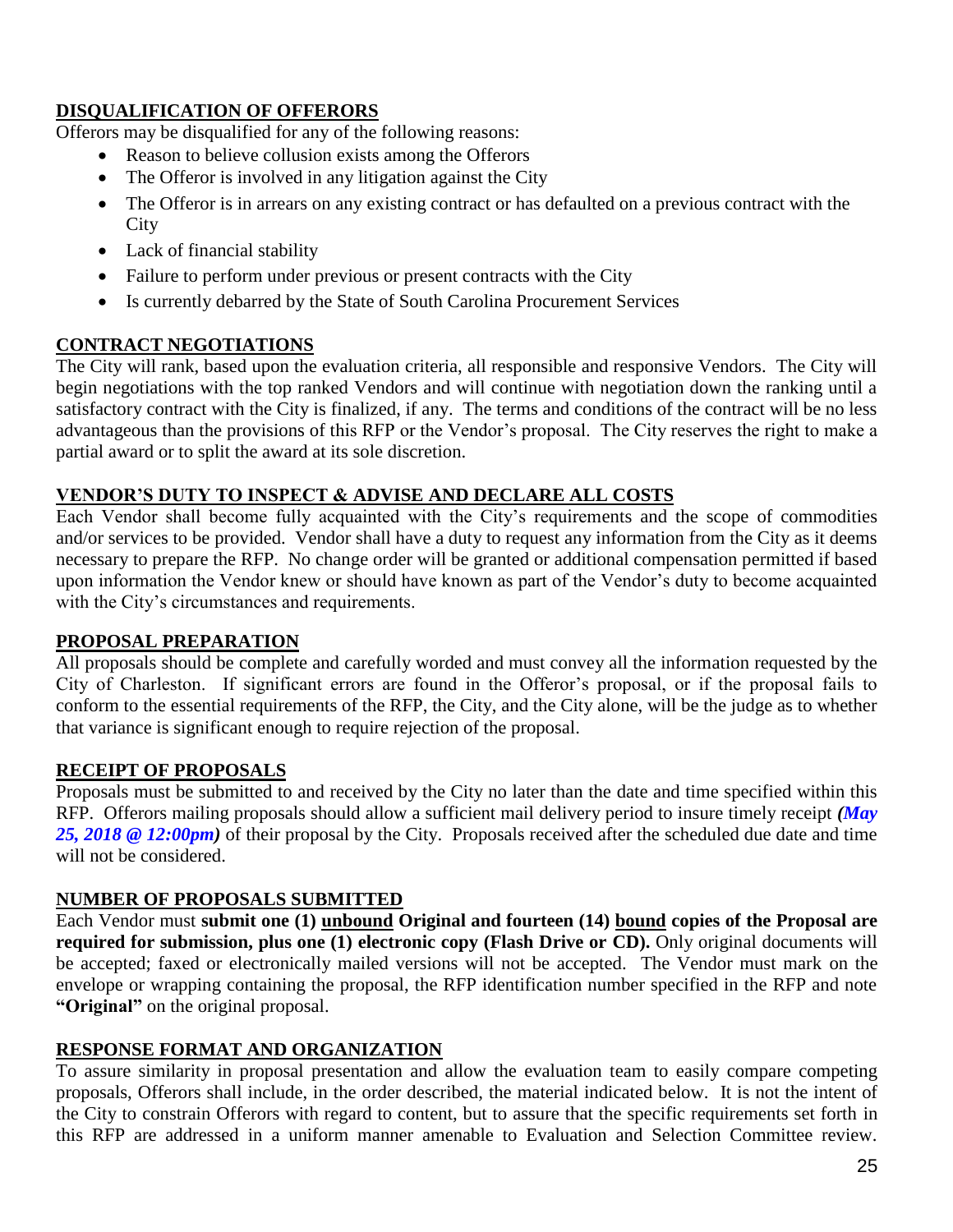Offerors may include additional sections or appendices if desired, to present additional pertinent information. Offerors should submit information in a concise and responsive manner for every requirement and every question. Non-responsive or incomplete answers to information requests and/or City requirements may lead to disqualification of the Offeror's submittal.

# **COMPLETION OF REPONSES**

Only information presented in the Proposal will be used to evaluate the software that best fits the needs of the City.

Responses shall be completed in accordance with the requirements of this RFP. Statements made by an Offeror shall be without ambiguity, and with adequate elaboration, where necessary, for clear understanding.

# **PROPOSAL FORMAT**

Proposals are to be prepared in a manner designed to provide the City with a straightforward presentation of the Offeror's capability to satisfy the requirements of this RFP. All copies shall be bound in a single volume (*single sided only*) and all documentation submitted with the proposal should be bound in that single volume, where practical.

- a) All bids should be clearly marked **"18-P022R Racial Bias Audit for the Charleston Police Department"** and **submitted in a sealed envelope.**
- b) Bids **must be submitted by mail or hand delivered** to Robin B. Robinson, City of Charleston, Procurement Division, 75 Calhoun Street, Suite 3500, Charleston, SC 29401.
- c) Proposals **must be received** in the City's Procurement Office **no later than 12:00pm on May 25, 2018. Late proposals will not be accepted for any reason.**
- d) **No more than one bid may be submitted by any Vendor**.
- e) The bid must be signed by an official authorized to contractually bind the Vendor.
- f) All forms from this solicitation requiring signature must be included in the bid.

# **PROPOSAL EVALUATION PROCESS**

The City will conduct a comprehensive, fair and impartial evaluation of all Proposals received in response to this request for competitive sealed proposal as defined in this section.

An Evaluation and Selection Committee will be established to evaluate the Proposals and select a proposal which represents the best value to the City. The Evaluation and Selection Committee will be comprised of City personnel and any other persons as designated by the City. This Committee will determine the responsiveness and acceptability of each proposal. The Evaluation and Selection Committee may request additional information from Offerors.

The City will conduct a comprehensive, fair and impartial evaluation of all Proposals received in response to this RFP. Each Proposal received will first be analyzed to determine overall responsiveness and completeness to this RFP. Each Proposal will then be evaluated based on each of the criteria as outlined in Proposal Evaluation Criteria Factors, and after which identified as either reasonably qualified or unqualified. A Proposal will be declared unqualified if it clearly fails to demonstrate, in any of the listed areas, a standard that the City believes necessary to meet the requirements set forth in this RFP.

Following their review of all submitted Proposals, the Selection Committee may select a shortlist of the highest ranked reasonably-qualified Offerors. Shortlisted Offerors will be invited to present their Proposal to the Evaluation and Selection Committee.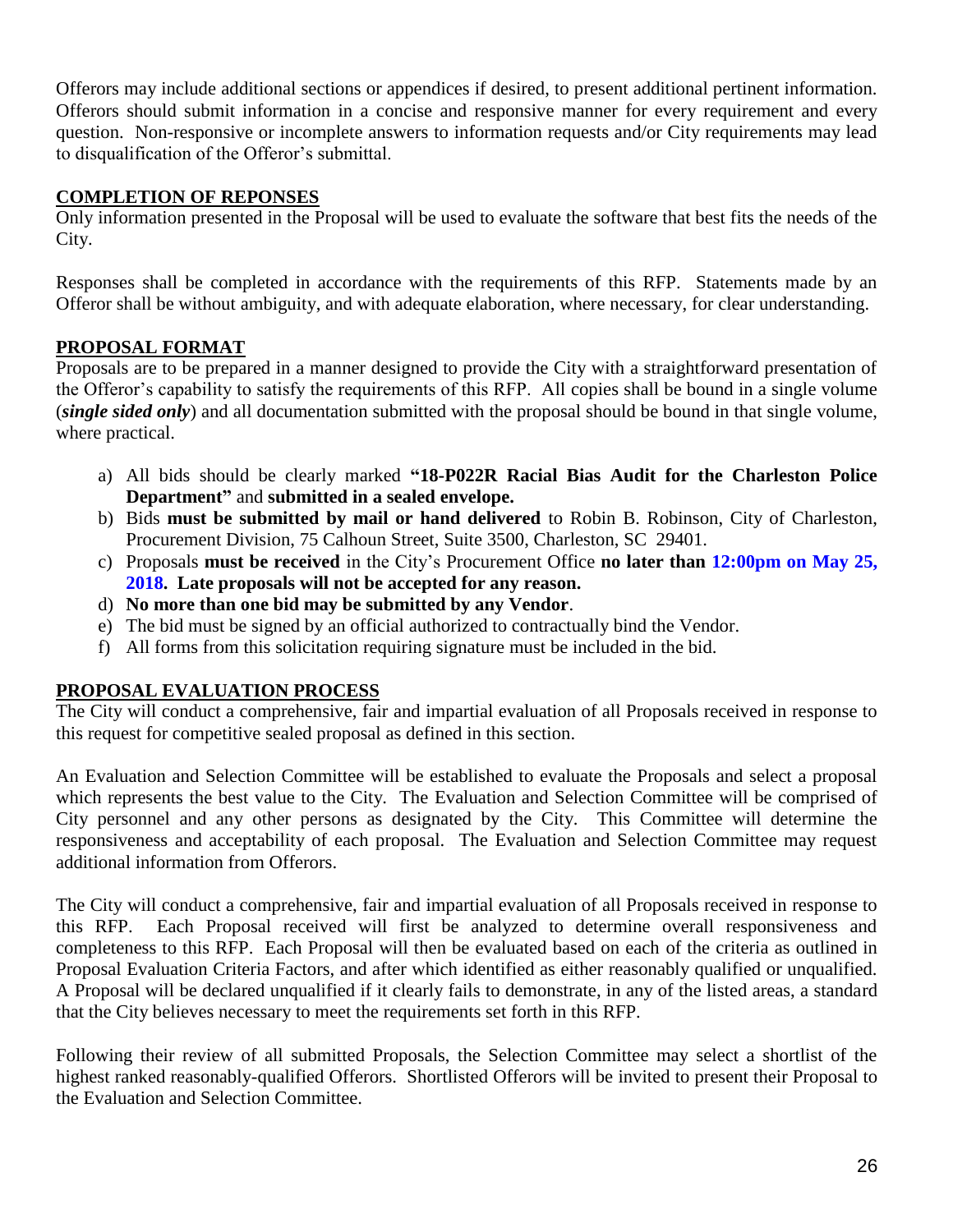The City may issue a request for clarification to the shortlisted firms requesting additional information or clarifications. This request will also invite each of the Offerors to give a formal presentation to the Evaluation and Selection Committee and outline the format of the presentation.

The purpose of the presentations will be to allow Offerors to further present their proposal and allow members of the Evaluation and Selection Committee to ask questions of the proposed project team.

# **PROPOSAL EVALUATION CRITERIA FACTORS**

The following weighted criteria will be used to evaluate the Proposals for purposes of selecting the Offeror(s) to negotiate with or to shortlist.

# **Criteria Factors**

- **Understanding of the Community and Audit Objectives**
- **Past Performance and Experience of Relevant Current and Past Projects / Qualifications of Key Personnel**
- **Effectiveness of the Work Plan in Address Community Concerns**
- **Organization and Approach to the Proposal Submission and Schedule**
- **Cost**

It is the Offeror's responsibility to effectively communicate their qualifications, services, and products to the City by thoroughly responding to each requirement contained in this RFP.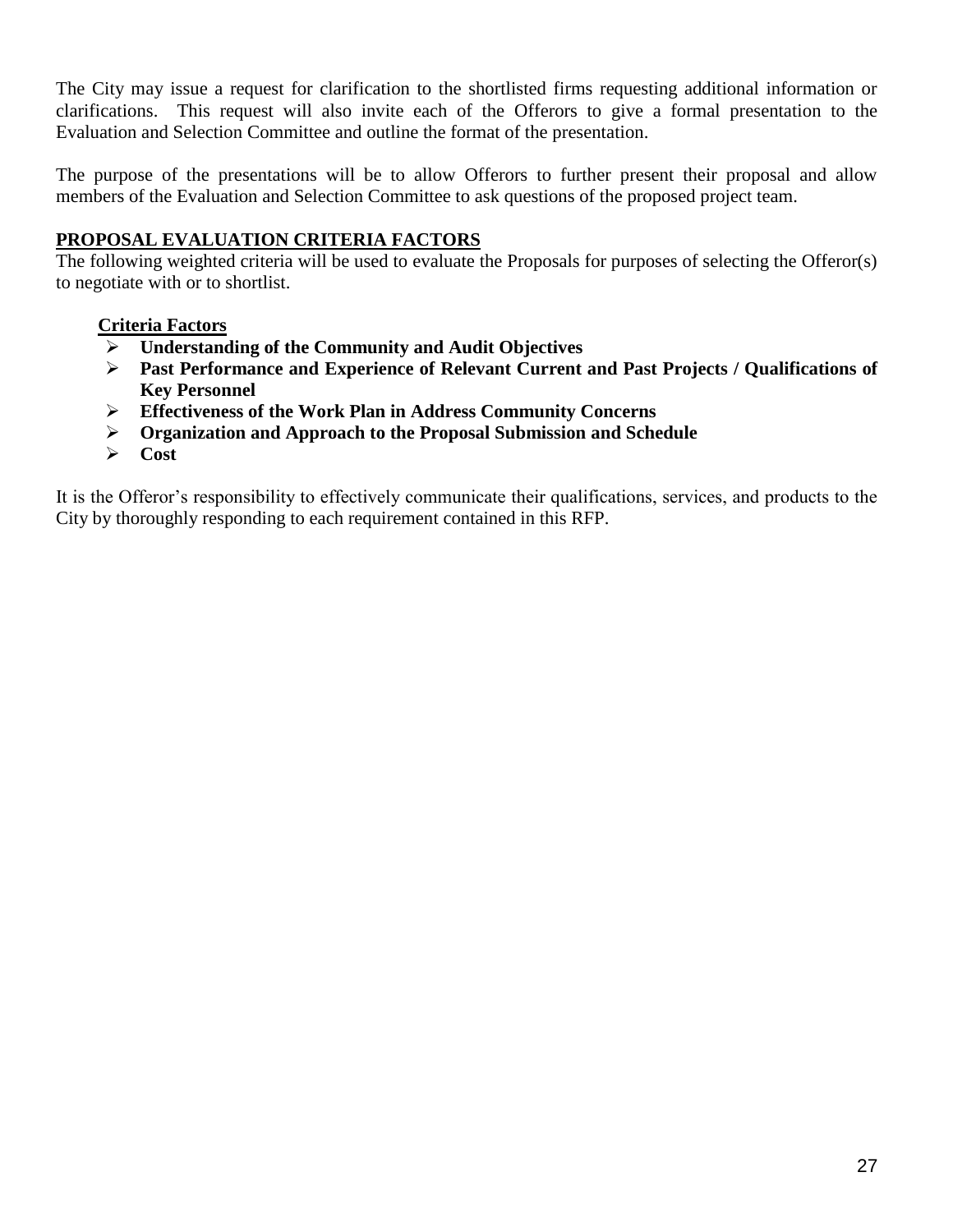# **References**

Bidders must supply a minimum of five references for which they have provided the same or similar services being requested here on a contract basis during the last three (3) years.

| Name:  |  |
|--------|--|
|        |  |
|        |  |
|        |  |
|        |  |
| Email: |  |
|        |  |
|        |  |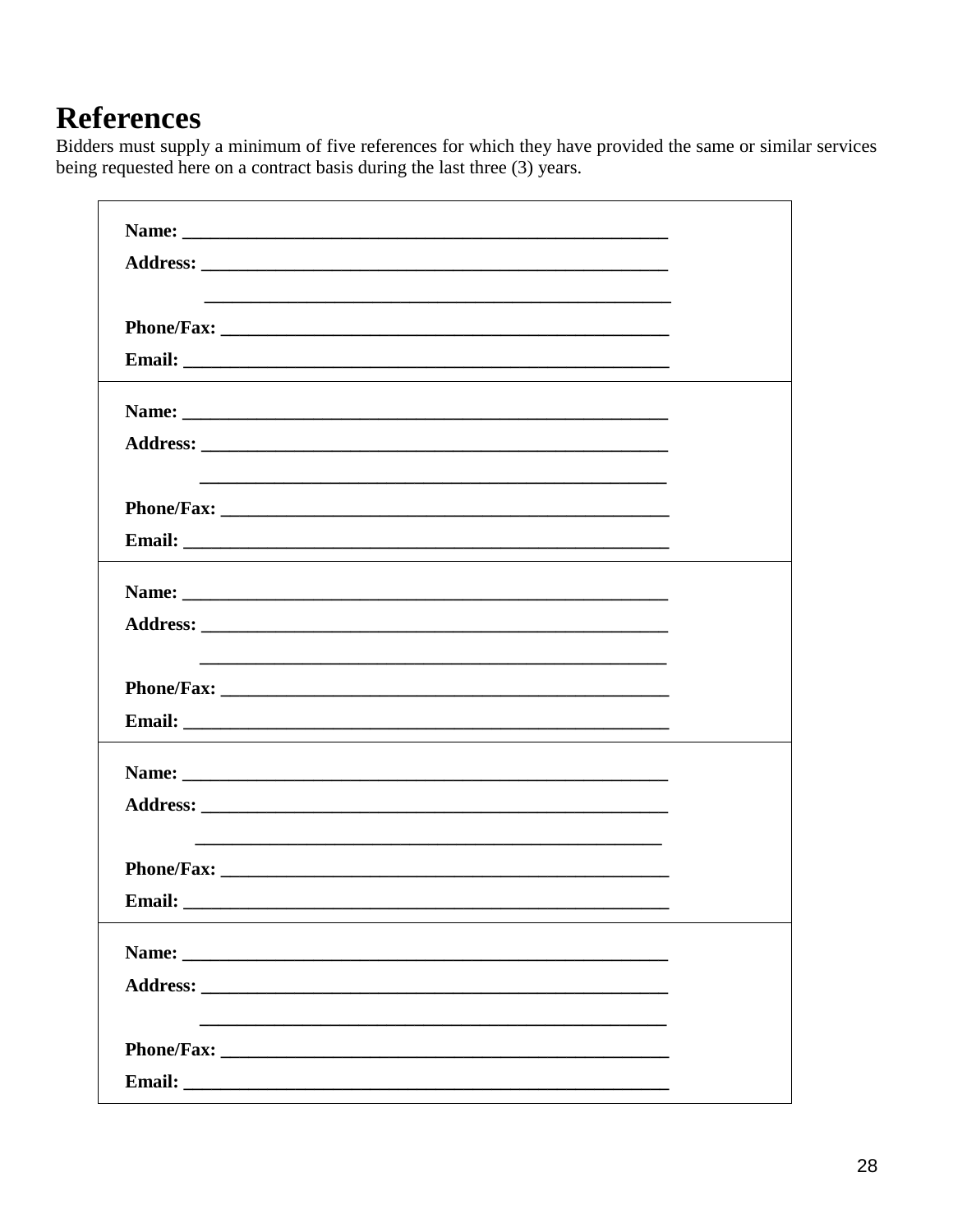# **Scope of Work for Racial Bias Audit of the Charleston Police Department**

# **Goals**

- Assess, monitor, and assist the Charleston Police Department (CPD) in concert with the community to uncover any aspects of implicit bias, as well as systemic and individual racial bias.
- Assess the impact of enforcement operations on historically marginalized and discriminated against populations, particularly the African-American community.
- Provide recommendations for reforms that improve: community-oriented policing practices, transparency, professionalism, accountability, community inclusion, fairness, effectiveness, and public trust, taking into account national best practices and community expectations.
- Engage the community to understand both experiences and expectations of interactions with CPD.

# **Parameters**

- Access, consistent with State & Federal laws, to all police department personnel at all levels, including School Resource Officers (SROs).
- Access to all data, incidents, complaints, discipline files, policies and practices over a five-year period, consistent with State & Federal laws.
- Review of neighboring jurisdictions' best practices.
- Inclusion, engagement, and participatory decision-making with the public including statistically valid surveys, interviews, focus groups or charrettes.

# **Areas of Assessment**

1. Assess the impact of enforcement operations on historically marginalized and discriminated against populations. Written and unwritten policies, procedures, and training to address the issue of bias that must include investigating:

- a) Patterns and trends in encounters with the public- particularly field contact and pedestrian stops, traffic stops, and investigatory stops.
- b) Outcomes of stops: questioning, warning, frisks, searches and seizures, ticketing, arrests, and use of force.
- c) Total number of stops and efficacy in reducing crime or creating perception of harassment;
- d) Officers' training in racial bias, use of force, firearms, less-lethal weapons, crisis intervention, deescalation, vehicle pursuits, and defensive tactics.
- e) Reviewing a select percentage of internal investigations of critical incidents, internal affairs investigations, and uses of force.
- f) Patterns and trends in use of force by city geography, community characteristics, departmental units, incident factors, subject demographics, and officer demographics.
- g) Patterns and trends of encounters of SRO with youth in schools.
- h) Incident review process and mechanisms for oversight, accountability, and organizational learning to address the issue of bias.
- 2. Assess community-oriented policing practices throughout the department, including:
	- a) Policies, practices, and training to institutionalize community policing, procedural justice, and fair and impartial policing as organizational philosophy.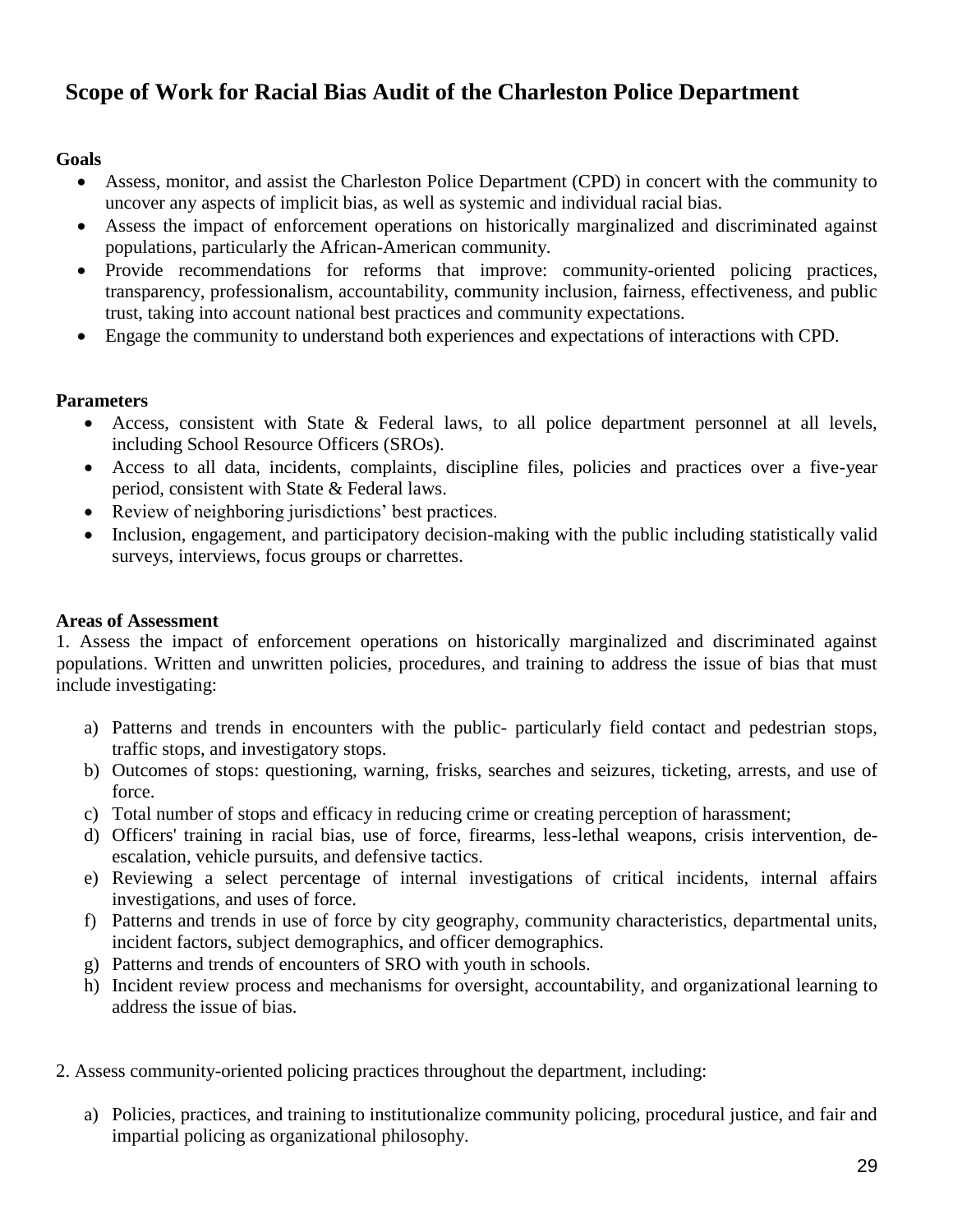- b) An assessment of officer activity to identify the degree to which officers are performing community policing, problem solving, and non-traditional policing strategies.
- c) Organizational strategies and plans for community-oriented policing.
- d) Transparency and public communication of policies, procedures, and agency data.
- e) Policies and procedures on the use of in-car and body-worn cameras.
- 3. Assess complaint process, internal and external, including:
	- a) All allegations/complaints of racial bias received by Charleston PD over the past five years be reviewed as well as the Police Department's response and investigation of those complaints.
	- b) Patterns and trends in citizen and officer complaints, case processing, and outcomes.
	- c) Evaluate citizen trust and use of the complaint process by different demographics.
	- d) Roles, authority, and operational responsibilities throughout the process.
	- e) Internal and external procedural justice.
	- f) Transparency and communication with all involved parties.
	- g) Remediation and disciplinary mechanisms.
	- h) Mechanisms for oversight, accountability, and organizational learning from citizen complaints and officer misconduct.
- 4. Assess recruitment, hiring, promotions and personnel practices, including:
	- a) Policies, procedures, and training regarding hiring standards, practices, and protocols.
	- b) Community engagement in the development of strategies in the recruitment and hiring process that will lead to a diverse work force, including SROs.
	- c) Patterns and trends in diversity across units and ranks.
	- d) Promotional policies, procedures, and practices.
	- e) Internal procedural justice; particularly internal officer complaints.
	- f) Communication protocols and practices.

#### **Deliverables**

- Provide updates to the five districts of the City of Charleston (James Island, Johns Island, West Ashley, Daniel Island and Downtown) and community stakeholders including presentations of draft findings prior to finalizing the report.
- A detailed final report on the status of CPD in the identified areas of assessment, including identifying areas of high performance and recommendations for improvement should be submitted to the Mayor & Public Safety Committee.
- Gap analysis should be done and gaps or needs should be clearly identified
- Best practices and innovations in law enforcement should be identified for the areas of assessment, with specific detail on best practices and innovations applicable to improvement.
- For each of the areas of assessment, wherever improvement might be possible in achieving the goals listed, the report should provide actionable recommendations; recommendations may include a wide array of forms, including program refinements, new strategies, resource modifications, etc.
- The final report on both the status of the Charleston Police Department and the recommendations shall be provided in a format specified by the City, electronically and in hard copy, and shall become the property of the City of Charleston to be released to the public at large.
- Make a presentation to the public after release of final report.